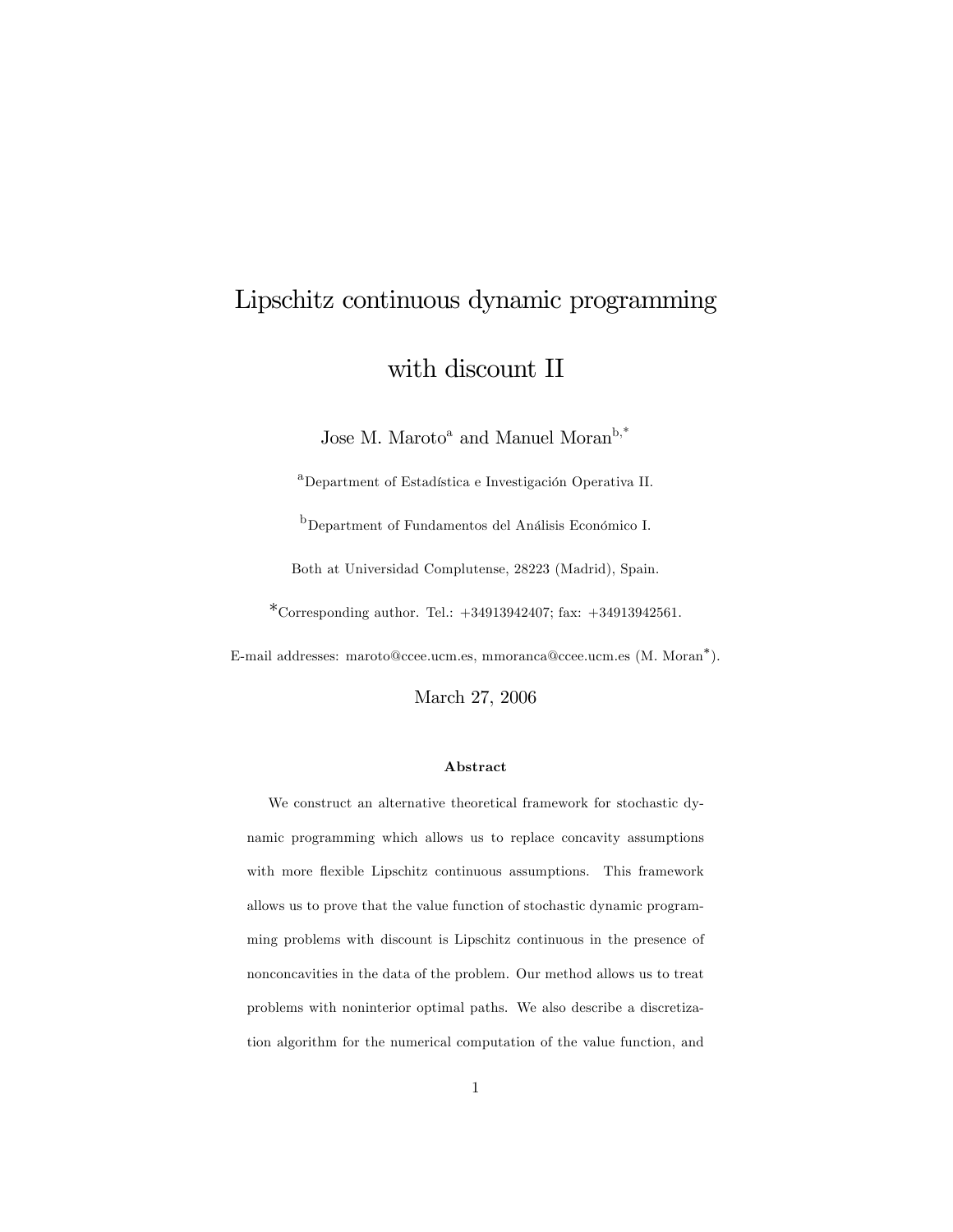we obtain the rate of convergence of this algorithm.

Keywords: Dynamic programming; nonconcavities; renewable resources; nonsmoothness; increasing marginal returns.

## 1 Introduction

In this paper we complete the treatment of problems of stochastic dynamic programming with discount in a framework of Lipschitz continuous hypothesis on the data of the problem.

Dynamic programming with discount provides a setting for the analysis of optimal intertemporal transfers of economic resources. There is assumed the existence of a central planner who tries to maximize, over all feasible currents  $c_1, c_2, c_3...$  of future consumptions,  $\sum_{i=1}^{\infty} \beta^i ER(c_i)$ , where  $ER(c_i)$  is the expected return at period i derived from consumption  $c_i$  and  $\beta \in (0,1)$  is the discount factor (see Section 2 for a full exposition of the problem). Typically  $R$  is a monetary benefit or some subjective utility which summarizes the central planner's objective, and  $\beta$  reflects the willingness to substitute between present and future return. Some of the principal models in today's Macroeconomic theory as described by Ljungqvist and Sargent [13] are expressible in this framework. Also, many problems at the microeconomic level are currently treated in this setting (see [19]), in particular, problems of optimal exploitation of renewable resources (see Example (10)).

The standard theory of dynamic programming with discount relies heavily on the concavity of the data of the problem (i.e., state space, return function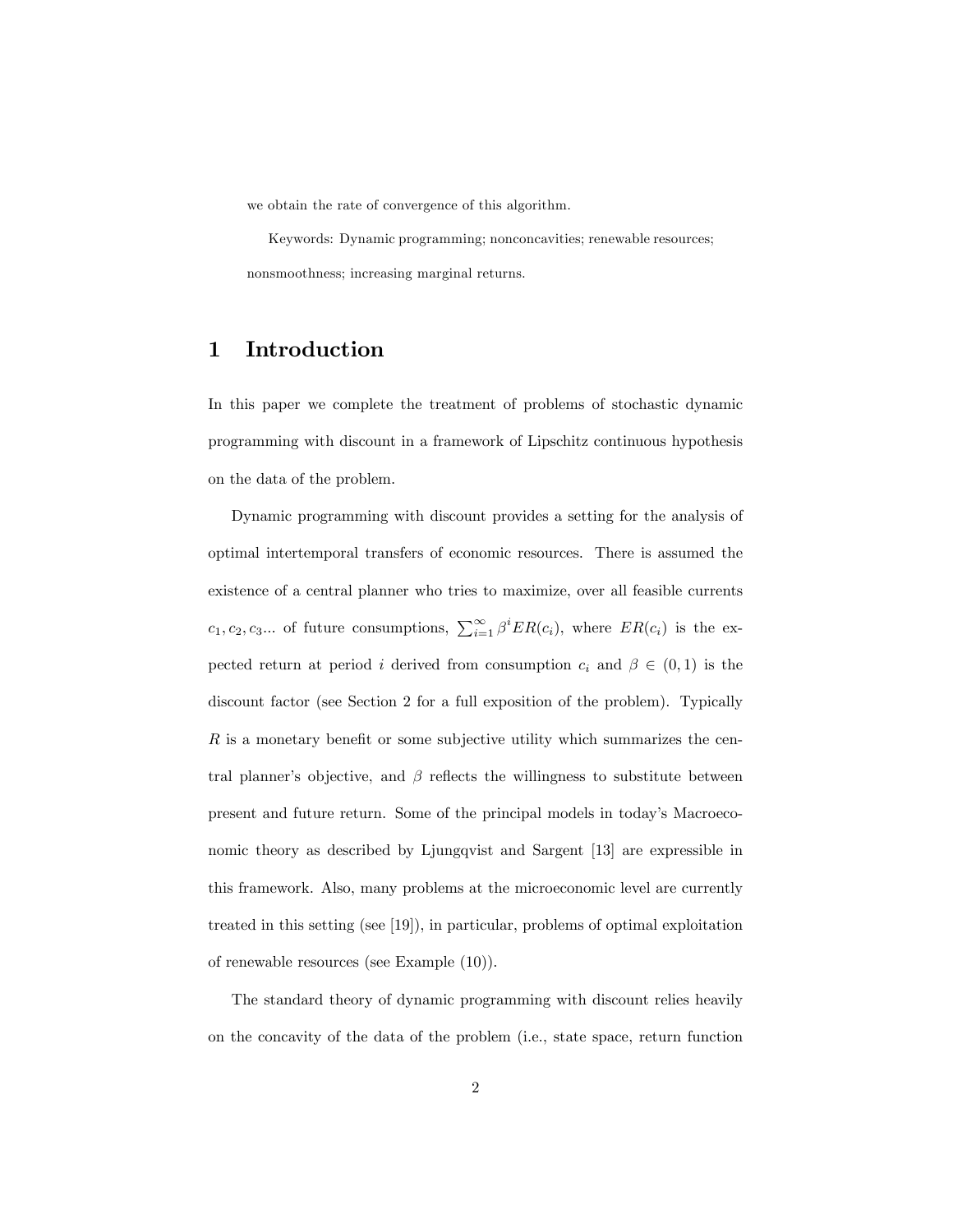and technological constraint correspondence). It first requires compactness and continuity of the data in order to guarantee the existence, uniqueness and continuity of the value function. Concavity, smoothness and monotonicity are then required in order to guarantee the smoothness and numerical computability of the value function and the optimal policy correspondence. In the deterministic case, these assumptions also guarantee that for discount factors close to 1 the optimal paths converge to an equilibrium state (the so-called turnpike theory). Another standard assumption is to require always interior optimal paths; this allows the recursive computation of the optimal policy through Euler equations. See Stokey et al. [19], Chapters 4, 9, for a detailed analysis of the standard theory.

There are, however, economic and environmental problems that present nonconcavities. Empirical evidence regarding this is given below. See also Maroto and Moran [15] for a discussion of the literature on these problems. The standard assumptions, with the exceptions of compactness and continuity, fail in this setting. The value function can be nonconcave and nonsmooth, and even the numerical analysis lacks a theoretical basis, since no rate of convergence of the algorithms can be obtained from the standard theory.

In Maroto and Moran [15], we construct an alternative theoretical framework based solely on the general hypothesis of Lipschitz continuity of the data. We compute useful information regarding these problems in the case of always interior optimal plans, a case that is relevant in problems of economic growth and in problems of exploitation of renewable resources in which a null or a total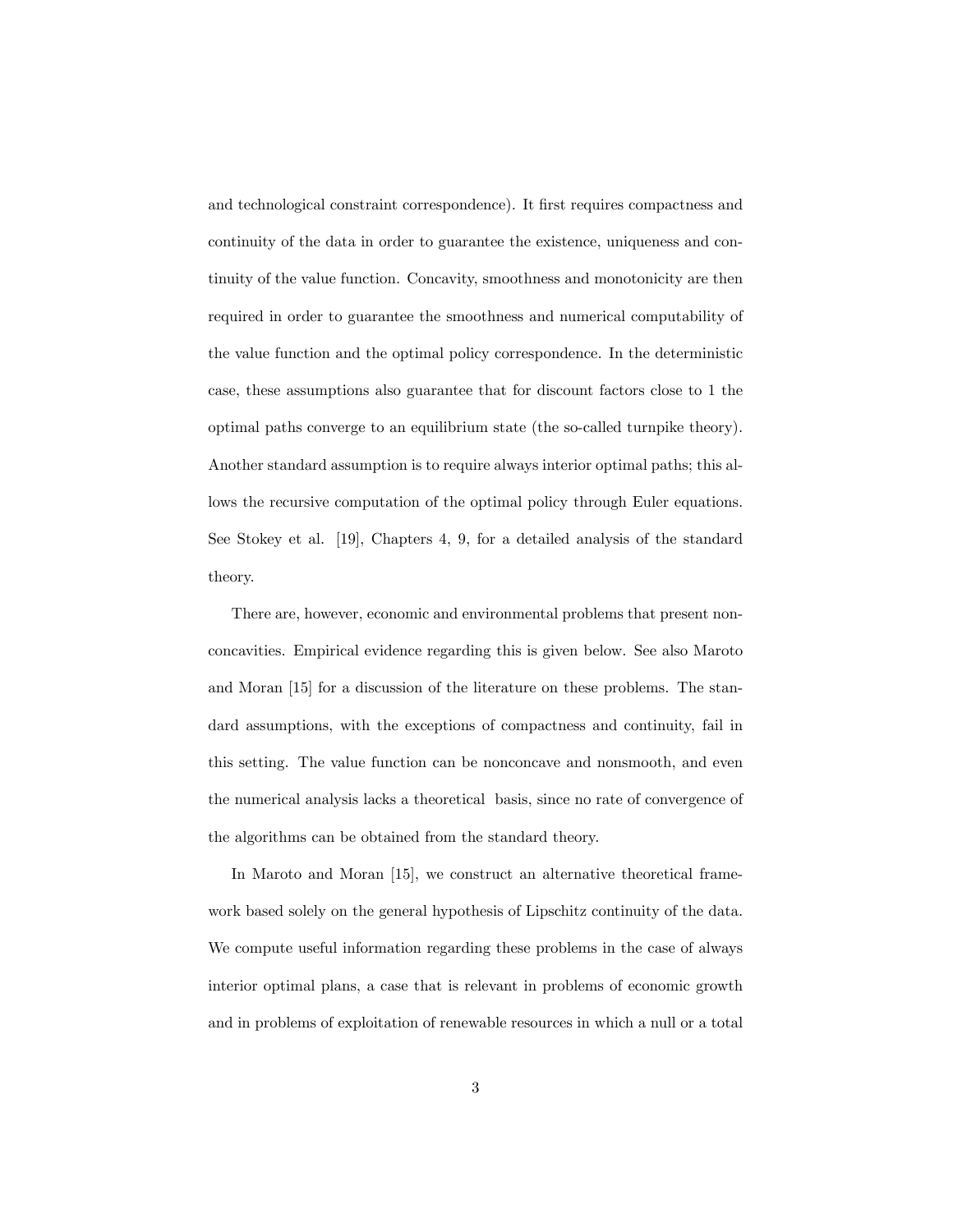consumption is always suboptimal.

There are, however, problems in which the optimal choices for early transitions may be non-interior, whereas the optimal selections are interior at some later transitions. We shall refer such cases as eventually interior optimal plans. Examples of this situation are provided by problems of optimal exploitation of renewable resources in which, due to the presence of increasing marginal returns, it might well be optimal to let the resource grow freely for some periods and then to carry out a large harvesting. In these cases, the optimal policies might be in fact cyclical with periods of null harvesting (see Examples in Section 5).

In this paper we extend the results in Maroto and Moran [15] to the case of eventually interior optimal plans. We establish conditions of Lipschitz continuity on the data (Section 2.2) of a standard discounted dynamic programming problem, in a stochastic setting. Our main result is that in such a setting the value function is Lipschitz continuous (Section 3). This establishes a basis for an analytical study of these problems through the tools of nonsmooth analysis. Our first application of the Lipschitz continuity of the value function of the problem is to show that the discretization algorithm for the computation of the value function derived from this theory converges with a rate  $O(\delta)$ , with  $\delta$  being the maximum diameter of the simplices of the discretization net. We then test the robustness of our results via the application of the algorithm to the study of the optimal management of a renewable resource (Section 5). We show that nonconcavities in the data of the problem can lead to conclusions differing dramatically from those of the standard theory. In particular, cycles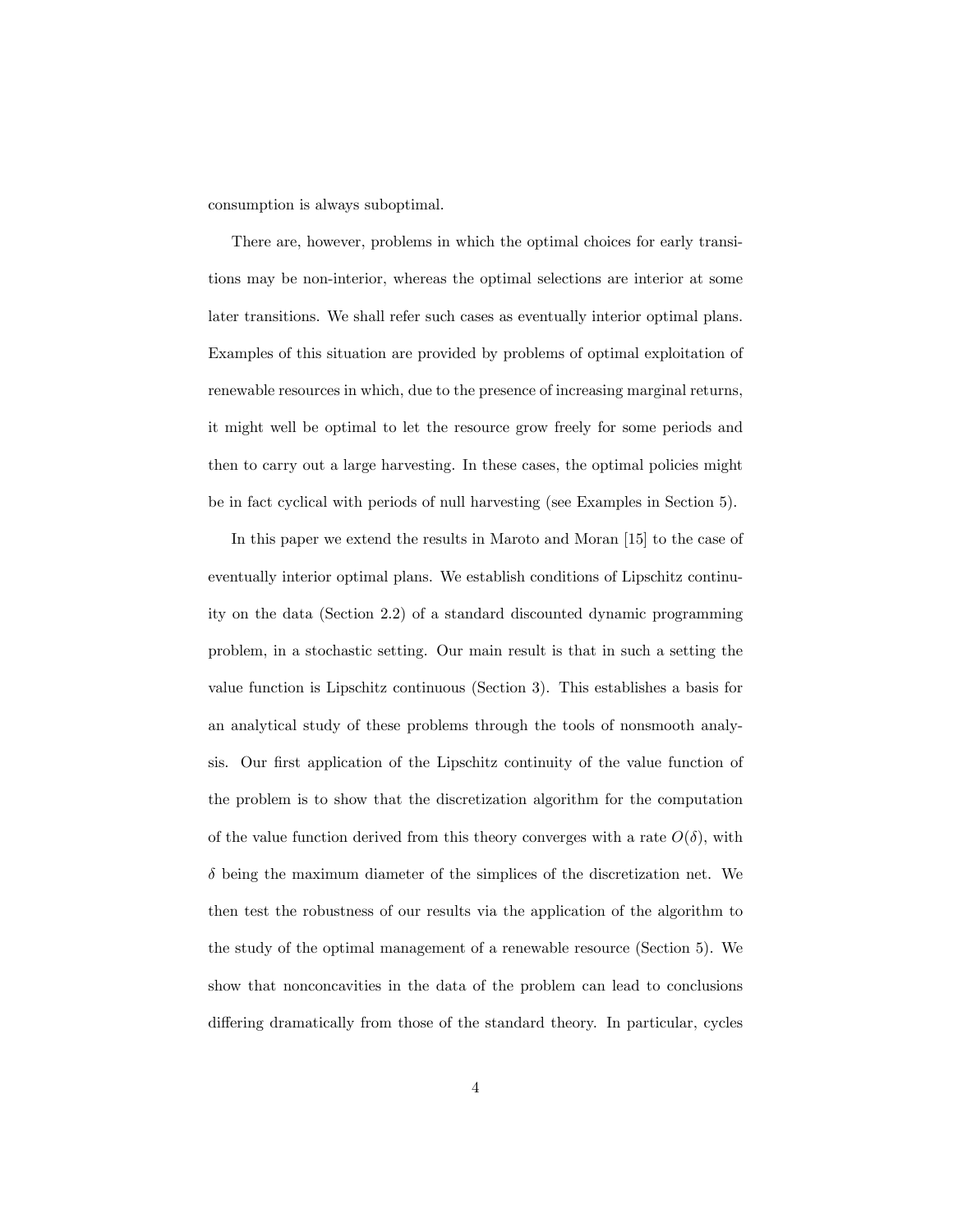may exist in the optimal policy dynamics instead of there being a steady state equilibrium.

Research to which the results in this paper can be applied includes studies of the optimal exploitation of *schooling* species, especially clupeids. Bjørndal and Conrad [2] estimated a harvest function for North Sea herring and they found increasing marginal returns (nonconcavities). Similar results were found earlier by Hannesson [10] for the North Atlantic cod fishery. See also references in Examples (Section 5). The schooling species gather in large banks (schools), a behavior which reduces the effectiveness of predators (Partridge [18]). Schooling behavior and the modern fish-finding technology incorporated in fishing vessels, make efficient localization and harvesting of these species possible. This gives rise to a non-concave net revenue function. See Dawid and Kopel [6, 7] for the optimal exploitation of a renewable resource subject to a convex return function.

A second field where the results of this paper find natural application is that of optimal exploitation of renewable resources with a nonconcave growth function that exhibits depensation ( $\degree$ S-shaped $\degree$ ). According to Clark [5], schooling behavior may give rise to such cases. See also Clark [4], Majumdar and Mitra [14], Dechert and Nishimura [8], Le Van and Dana [12], and Olson and Roy [17], for treatment of these problems.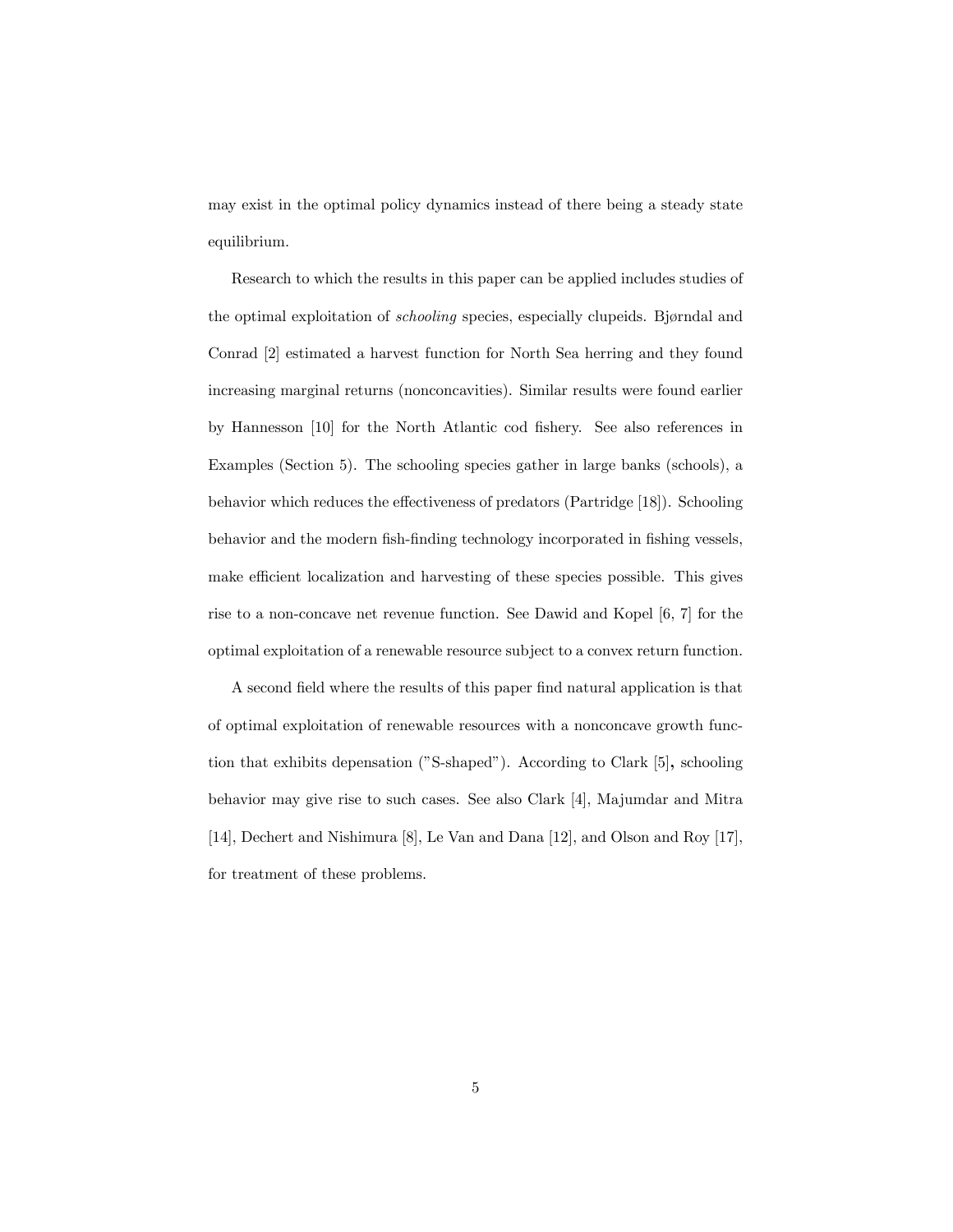## 2 Preliminaries

#### 2.1 The optimization problem

We describe the stochastic dynamic optimization problem we deal. Let  $(X, \mathcal{X})$ be a measurable space with  $X \subset \mathbb{R}^n$  and let  $\mathcal{X}$  be the  $\sigma$ -algebra of Borel subsets of  $X$ . The space  $X$  is assumed to be the domain of an endogenous state variable x, and  $Z \subset \mathbb{R}^m$  endowed with the  $\sigma$ -algebra  $\mathcal{B}_m$  of Borel subsets of Z is the domain of a sequence  $z_0, z_1, z_2, \dots$  of exogenous random shocks. The state of the system at time t is therefore described by a vector  $(x_t, z_t)$ taking values in the set  $S := X \times Z$ . As a topological space, S is endowed with the product topology, and as a measure space it is endowed with the product  $\sigma$ -algebra. The technological constraints of the problem are represented by a correspondence  $\Gamma : S \to X$  which specifies the set  $\Gamma(x_t, z_t)$  of feasible states  $x_{t+1}$ . We shall write  $\Omega$  for the graph of  $\Gamma$ , and consider on  $\Omega$  the topology and  $\sigma$ -algebra inherited from the product space  $X \times X \times Z$ .

Let the value  $z_0$  of the first random shock be known, and for  $t \geq 1$  assume that the sequence of random variables  $z_t$  is a Markov stochastic process with stationary transition function  $Q$ , which for  $z \in Z$ ,  $A$  in the  $\sigma$ -algebra  $\mathcal{B}_m$  of Borel subsets of  $\mathbb{R}^m$  and  $t \geq 1$ , specifies the conditional probability  $Q(z, A)$  that  $z_t \in A$  given that  $z_{t-1} = z$ . This defines in a standard way, for  $z_0 \in Z$  and  $t \ge 1$ , the probability measure  $\mu^t(z_0, \cdot)$  on the t-fold product space  $Z^t = Z \times Z \times ... \times Z$ which specifies the (conditional on  $z_0$ ) probabilities  $\mu^t(z_0, A)$  that the sequence  $z^t := (z_1, z_2, ..., z_t)$  of the t first random shocks belongs to the sets A in the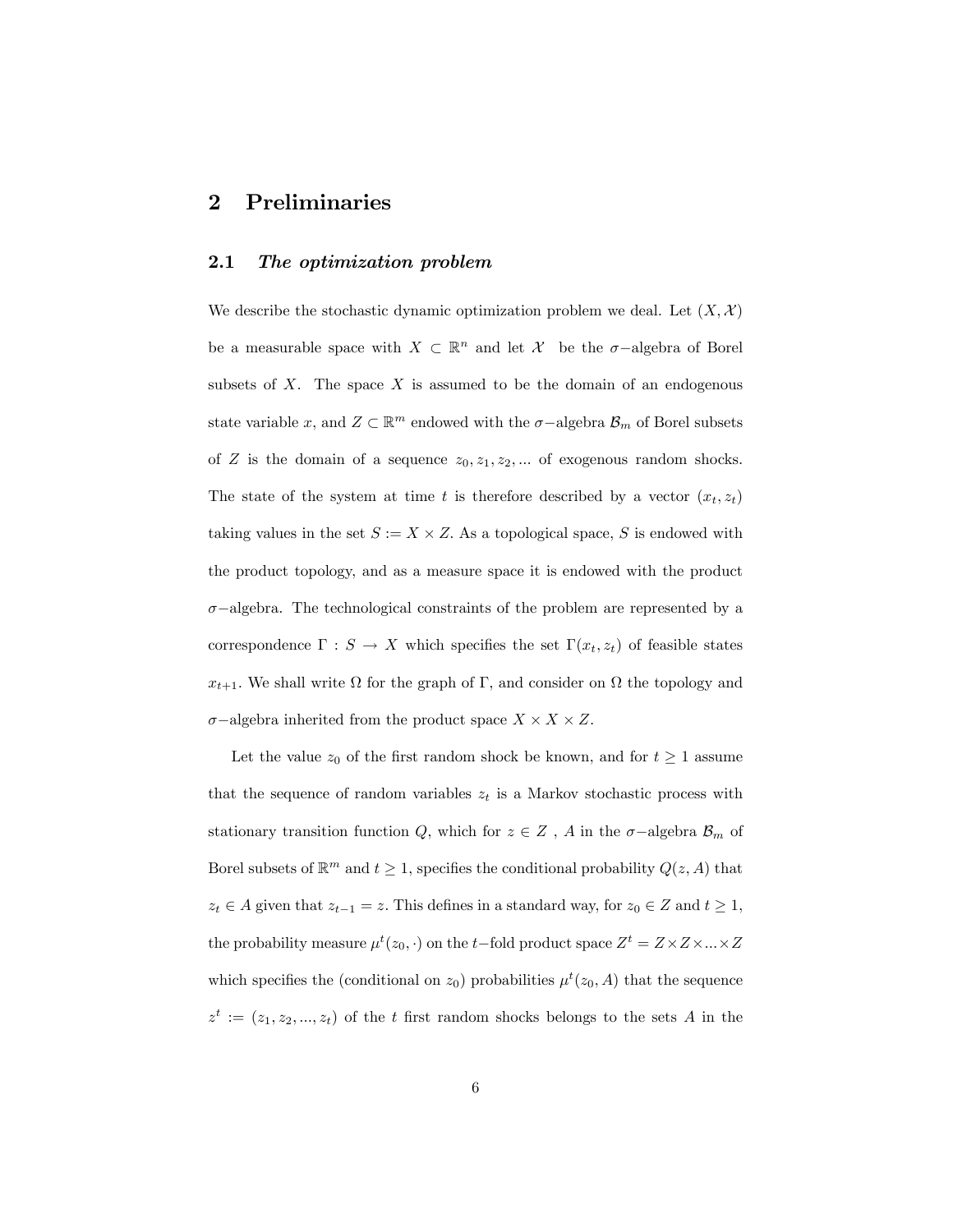*t*-fold product  $\sigma$ -algebra  $\mathcal{B}_m^t$ .

Given  $z_0 \in Z$  and  $x_0 \in X$ , a planner faces the problem of finding an optimal plan, that is, a constant  $\pi_0$  and a sequence  $\pi_1, \pi_2, \pi_3, \dots$  of measurable functions  $\pi_t := Z^t \to X$  which solves the problem of finding the maximum

$$
\sup\{R(x_0,\pi_0,z_0)+\sum_{t=1}^{\infty}\beta^t\int_{Z^t}R(\pi_{t-1}(z^{t-1}),\pi_t(z^t),z_t)\mu^t(z_0,dz^t)\},\quad(1)
$$

where the supremum is to be taken over all plans satisfying the technological constraints;  $\beta \in (0,1)$  is a discount factor; and R is the return function, defined on the graph  $\Omega$  of the correspondence  $\Gamma$ , so that  $R(x_t, x_{t+1}, z_t)$  is the return at time t if the state variable is set to be  $x_{t+1}$  at time  $t+1$  and the current state of the system is  $(x_t, z_t)$ .

#### 2.2 Assumptions

We describe the conditions required on the data in the above problem. See Maroto and Moran [15] for full details on the scope of application of such conditions, and several related properties. We first introduce some definitions and notations

#### 2.2.1 Lipschitz functions, correspondences and transition functions

Given a metric space  $(Y, d)$  and a point  $x \in Y$ , we shall denote by  $U(x, r)$  and  $B(x, r)$  respectively, the open ball and the closed ball centered at x with radius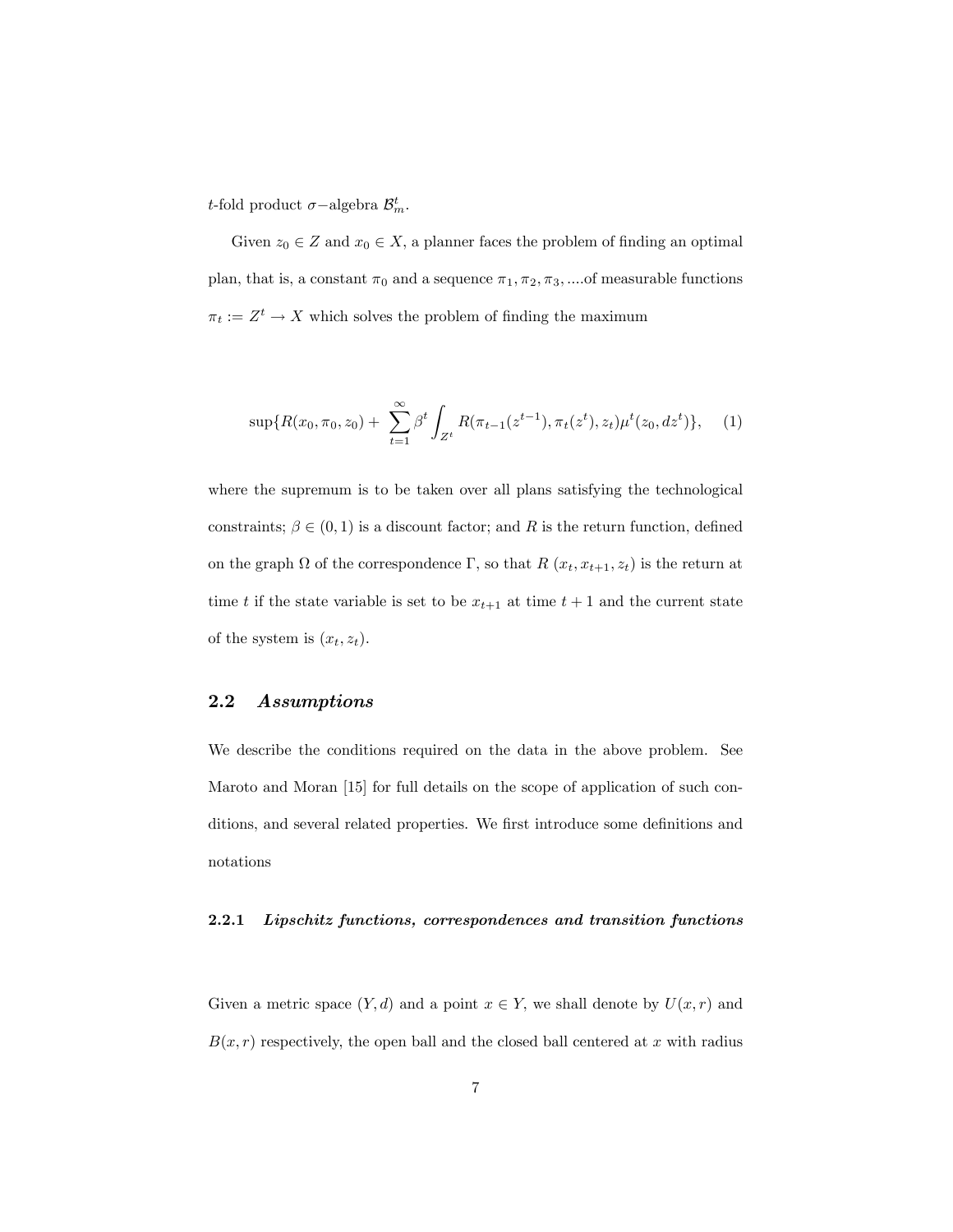Recall that a mapping between two metric spaces  $f : (Y, d) \to (Y', d')$  is said to be *Lipschitz* if it satisfies  $d'(f(a), f(b)) \leq K d(a, b)$  for all  $a, b \in Y$  and some constant K. We shall write  $f \in L(K)$  for such a mapping (or  $L_A(K)$  if we want to make explicit some subset  $A \subset Y$  for which the restriction to A of f is Lipschitz). The function f is said to be *locally Lipschitz on* Y if for every  $x \in Y$ there exists a constant K and an open ball  $U(x, \varepsilon), \varepsilon > 0$ , such that  $f \in L(K)$ on  $U(x,\varepsilon)$ , and we write  $f \in L^{loc}(K)$  (  $L^{loc}_A(K)$ ) if such condition holds on Y (for f restricted to  $A \subset Y$ ).

A function v will be said to belong to  $BL_Y(\alpha, K)$   $(BL_Y^{loc}(\alpha, K))$  if  $v \in L_Y(K)$  $(L_Y^{loc}(K))$  and if on Y it is bounded by  $\alpha$  (in the supremum norm).

We call  $L-convex$  a subset  $C \subset \mathbb{R}^p$  which is a bilipschitz image of a convex set.

The key property of  $L$ -convex sets is that a function locally Lipschitz on such a set is also globally Lipschitz. The following lemma is easy to prove.

**Lemma 1** Let  $C \subset S \subset \mathbb{R}^p$  be an L-convex set and f a bilipschitz function such that  $f(C)$  is convex, and let  $v: S \to \mathbb{R}$  with  $v \in L_C^{loc}(K)$ . Then  $v \in$  $L_C(\Lambda_C K)$  with

$$
\Lambda_C = K_{f^{-1}} K_f,\tag{2}
$$

where  $K_f$  and  $K_{f^{-1}}$  denote respectively the Lipschitz constants of f and  $f^{-1}$ .

**Remark 2** If C is convex then we can set  $f = id$ , which shows  $\Lambda_C = 1$ . It is easy to see that in any case  $\Lambda_C \geq 1$  (see Maroto and Moran [15]).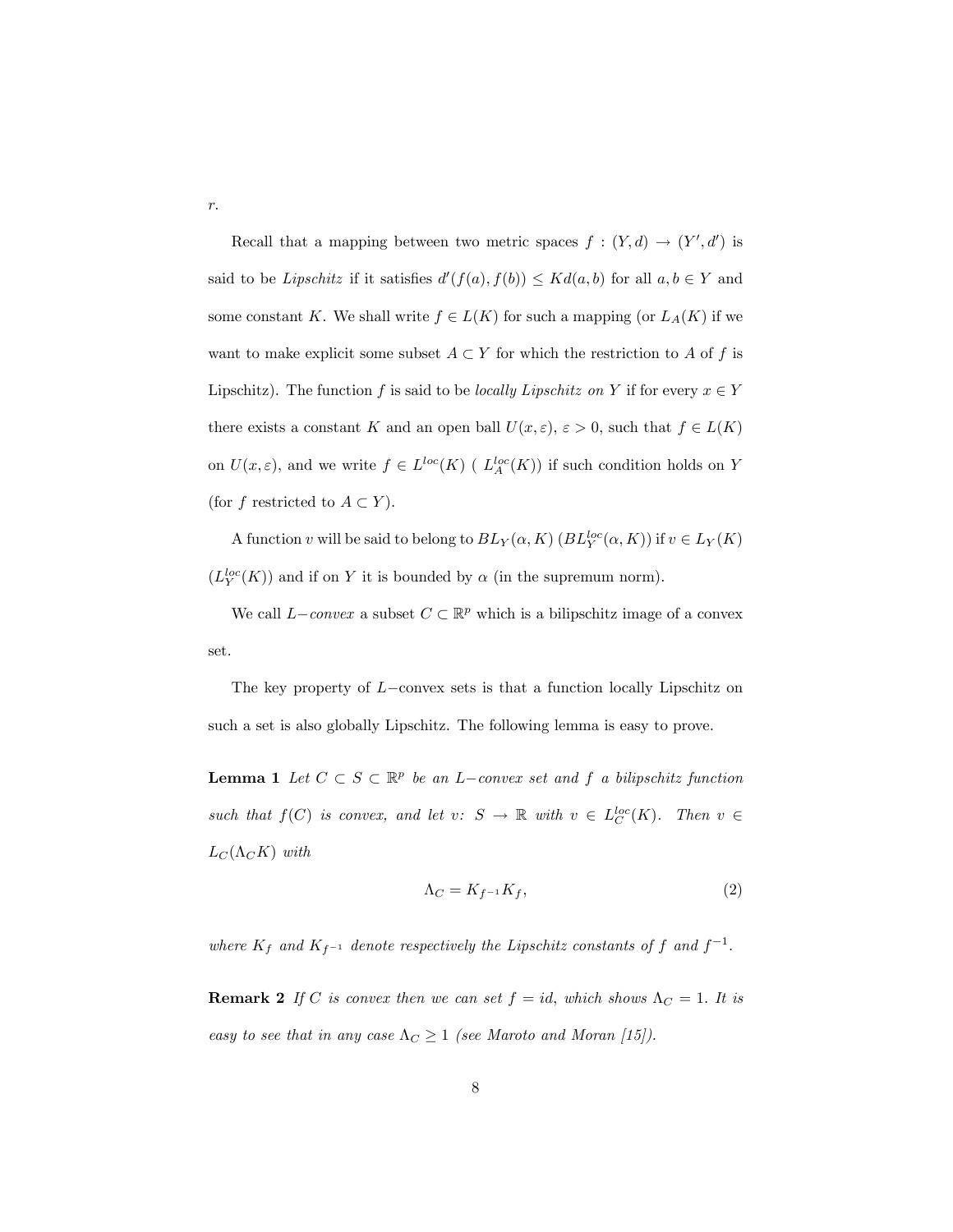A correspondence  $\Gamma : (Y, d) \to (Y', d')$  between metric spaces is said to be a Lipschitz correspondence with Lipschitz constant K if  $D'_H(\Gamma(a), \Gamma(b)) \leq$  $KD_H(a, b)$  for all  $a, b \in Y$ , where  $D'_H$  and  $D_H$  denote the Hausdorff metric on  $(Y', d')$  and  $(Y, d)$  respectively. We write in this case  $\Gamma \in L_Y(K)$ .

A compact, non-empty-set valued correspondence  $\Gamma : (Y, d) \to (Y', d')$  is said to be *topologically continuous at*  $x \in Y$  if it is continuous at x and  $D'_H(\partial \Gamma(x), \partial \Gamma(y)) \to 0$  as  $y \to x$ , where  $\partial(\cdot)$  stands for the topological boundary operator. If  $\Gamma$  is continuous at all  $x \in Y$ , then we say that  $\Gamma$  is a topologically continuous correspondence.

We now define *Lipschitz continuous transition functions*.

To this end we consider the metric  $d_{\alpha}$  in the set  $\mathcal{M}_Z$  of Borel probability measure on the space  $Z$  of random shocks given by

$$
d_{\alpha}(\mu,\nu) = \sup \left\{ \left| \int f d\mu - \int f d\nu \right| : f \in BL_Z(\alpha,1) \right\}.
$$

For any positive  $\alpha$  these are equivalent metrics, and the metric  $d_1$  is called Fortet-Mourier distance (see Dudley [9]). If  $Z$  is a compact metric space, it is enough to take the supremum over functions in  $L_Z(1)$  in the definition of the metric.

We say that the transition function  $Q$  is Lipschitz continuous with Lipschitz constant K, and write  $Q \in L_Z(K)$ , if  $d_{\alpha}(Q(z_1, \cdot), Q(z_2, \cdot) \leq Kd(z_1, z_2)$  holds for all  $z_1, z_2 \in Z$ , where  $\alpha$  is a constant to be specified later (see 4).

We are now ready to formulate our assumptions on the data  $X, Z, R, \Gamma$ ,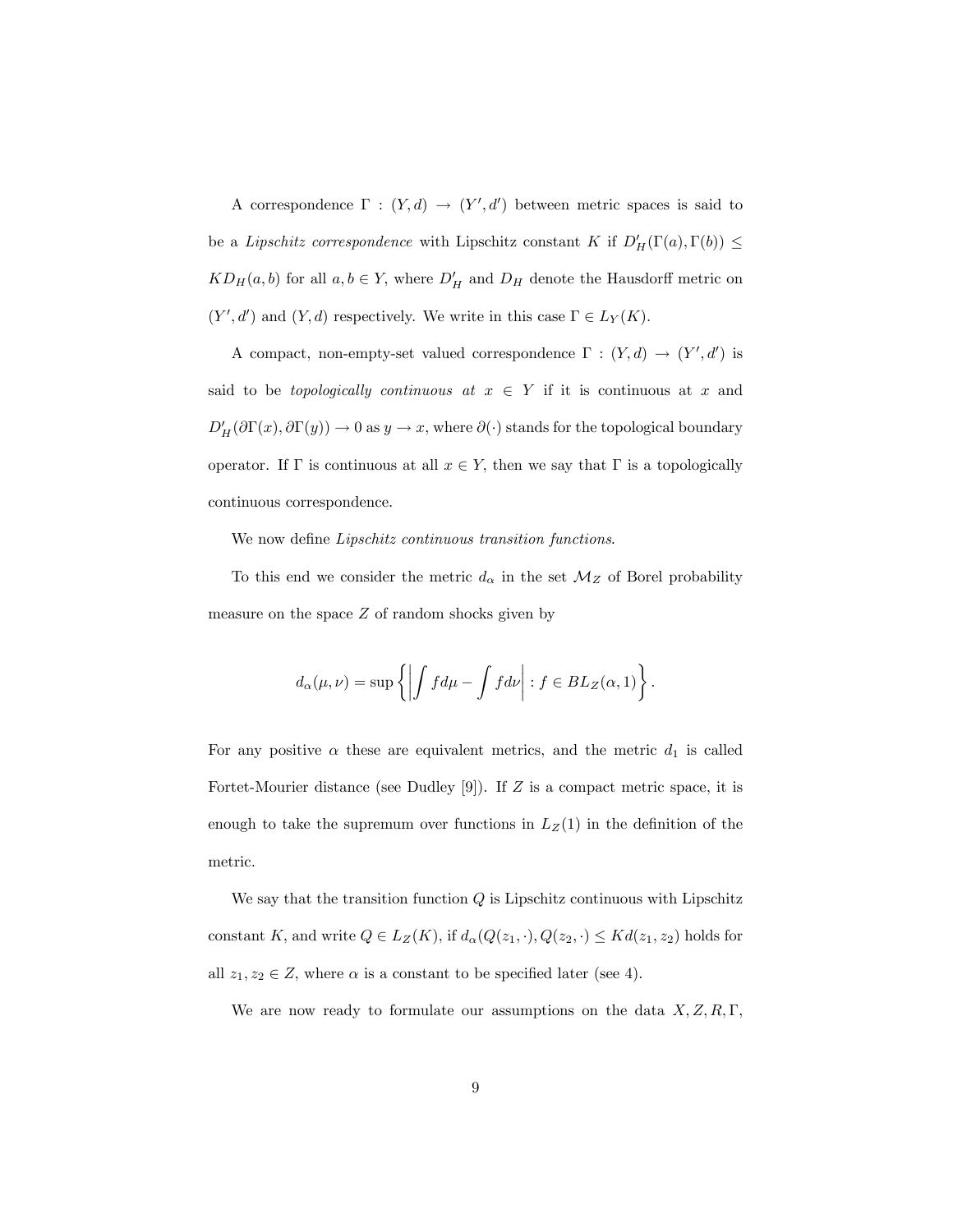and Q. See Maroto and Moran [15] for full details and some straightforward consequences of these assumptions.

ASSUMPTION I: X is a closed subset of  $R^n$  and Z is a closed subset of  $R^m$ . ASSUMPTION II: R is a real bounded function and  $R \in L_{\Omega}(K_R)$  for some positive constant  $K_R$ .

ASSUMPTION III:  $\Gamma$  is a topologically continuous correspondence and  $\Gamma \in$  $L_S(K_{\Gamma})$  for some positive constant  $K_{\Gamma}$ .

ASSUMPTION IV:  $Q \in L_Z(K_Q)$  with  $K_Q \beta < 1, K_Q > 0$ .

ASSUMPTION  $V: O_0 := \{x \in X : G(x, z) \subset int(\Gamma(x, z)) \text{ for all } z \in Z\}$  is a non-empty set. Here G is the optimal policy correspondence.

We give below the definition of such a correspondence and an extended explanation of this assumption.

ASSUMPTION  $VI$ : The domain  $Z$  of the random shocks is a compact convex subset of  $R^m$ .

Since  $X$  and  $Z$  are closed sets by Assumption  $I$ , so is  $S$ , which, therefore, is also a complete metric space. Let  $BC_S(\alpha)$  denote the set of real continuous functions on S bounded in supremum norm by the constant  $\alpha$ . The Bellman operator  $T$ , defined by

$$
T(v(x,z)) = \sup\{R(x,y,z) + \beta \int v(y,\theta)Q(z,d\theta) : y \in \Gamma(x,z)\},\tag{3}
$$

preserves the set  $BC_S$  of real continuous bounded functions on  $S$ , i.e.  $T$ :  $BC_S \rightarrow BC_S$ , and it is a contractive operator with respect to the supremum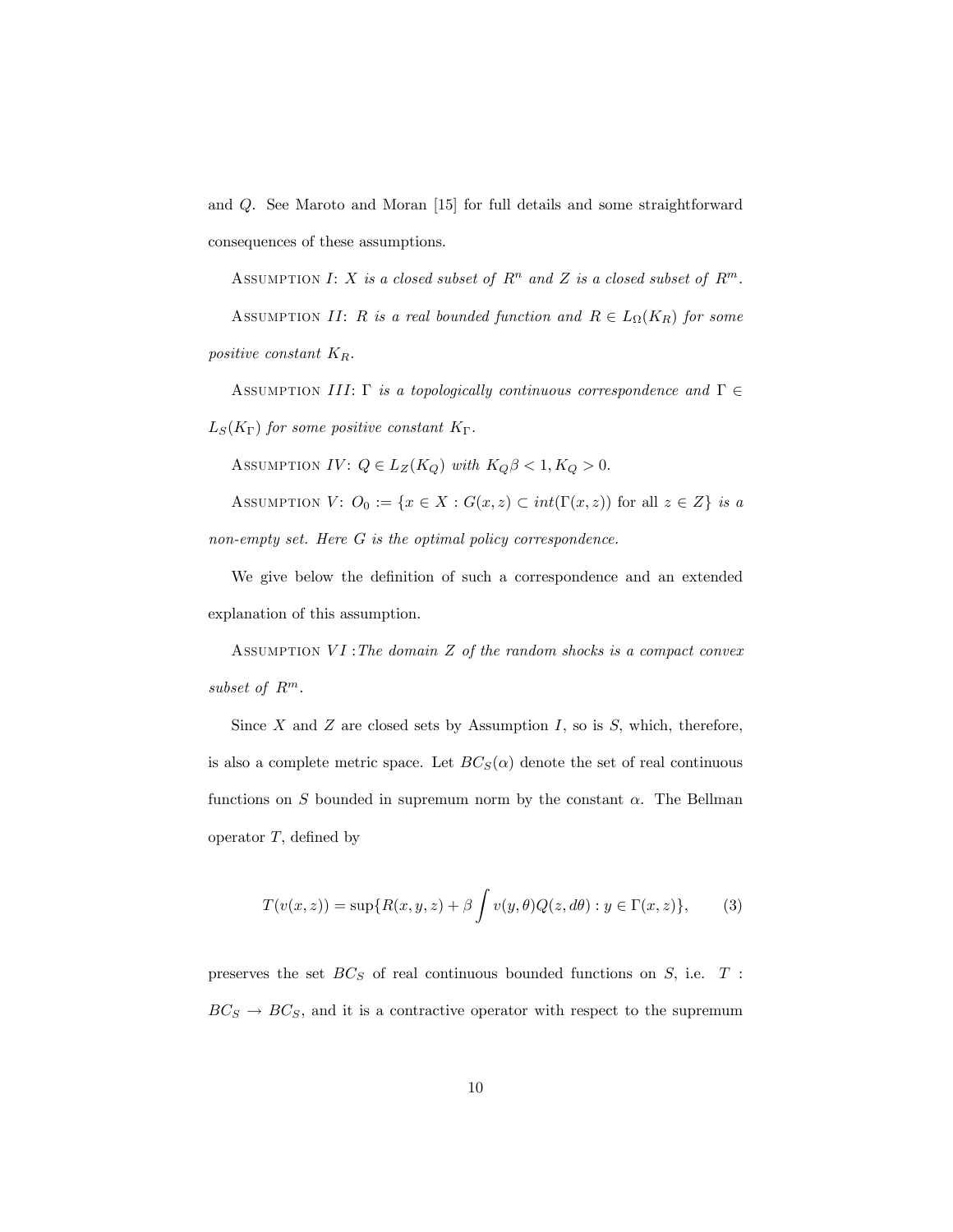norm in  $BC_S$  (see Stokey et al. [19], Chapter 9). It is easy to check that if  $v \in BC_S(\alpha)$  then  $Tv \in BC_S(\parallel R \parallel +\beta\alpha)$ . Thus, under Assumptions  $I - IV$ , setting

$$
\alpha = \|R\| (1 - \beta)^{-1} \tag{4}
$$

we have  $T : BC_S(\alpha) \to BC_S(\alpha)$ .

From now on  $\alpha$  will have the value given by (4). There follows from the completeness of  $BC_S(\alpha)$  the existence of a unique  $V \in BC_S(\alpha)$  such that  $T(V) = V$ . Moreover, if  $T^k$  denotes the k-th iterate of T, then  $\|T^k(v) - V\| \to 0$  for any  $v \in BC_S$ , V being the unique value function of the optimization problem (1).

It is well known that the optimal policy correspondence  $G : S \to X$ , given by

$$
G(x, z) = \{ y \in \Gamma(x, z) : V(x, z) = R(x, y, z) + \beta \int V(y, \theta) Q(z, d\theta) \},
$$

is a compact valued and u.h.c correspondence. For each  $v \in BC_S$  a maximizing correspondence  $G_v$  may be defined by

$$
G_v(x, z) = \{ y \in \Gamma(x, z) : Tv(x, z) = R(x, y, z) + \beta \int v(y, \theta) Q(z, d\theta) \}.
$$

Observe that, as a consequence of the Theorem of Maximum (see Stokey et al. [19], Theorem 3.6),  $G_v$  is a u.h.c. and compact valued correspondence.

Assumptions  $I$  to  $IV$  are the basic set of assumption for Lipschitz continuous dynamic programming. Assumption  $V$  is a rather weak requirement meaning that there are some states  $x_t$  of the system from which the optimal state  $x_{t+1}$ is not an extremal one. For instance, in the setting of exploitation of renewable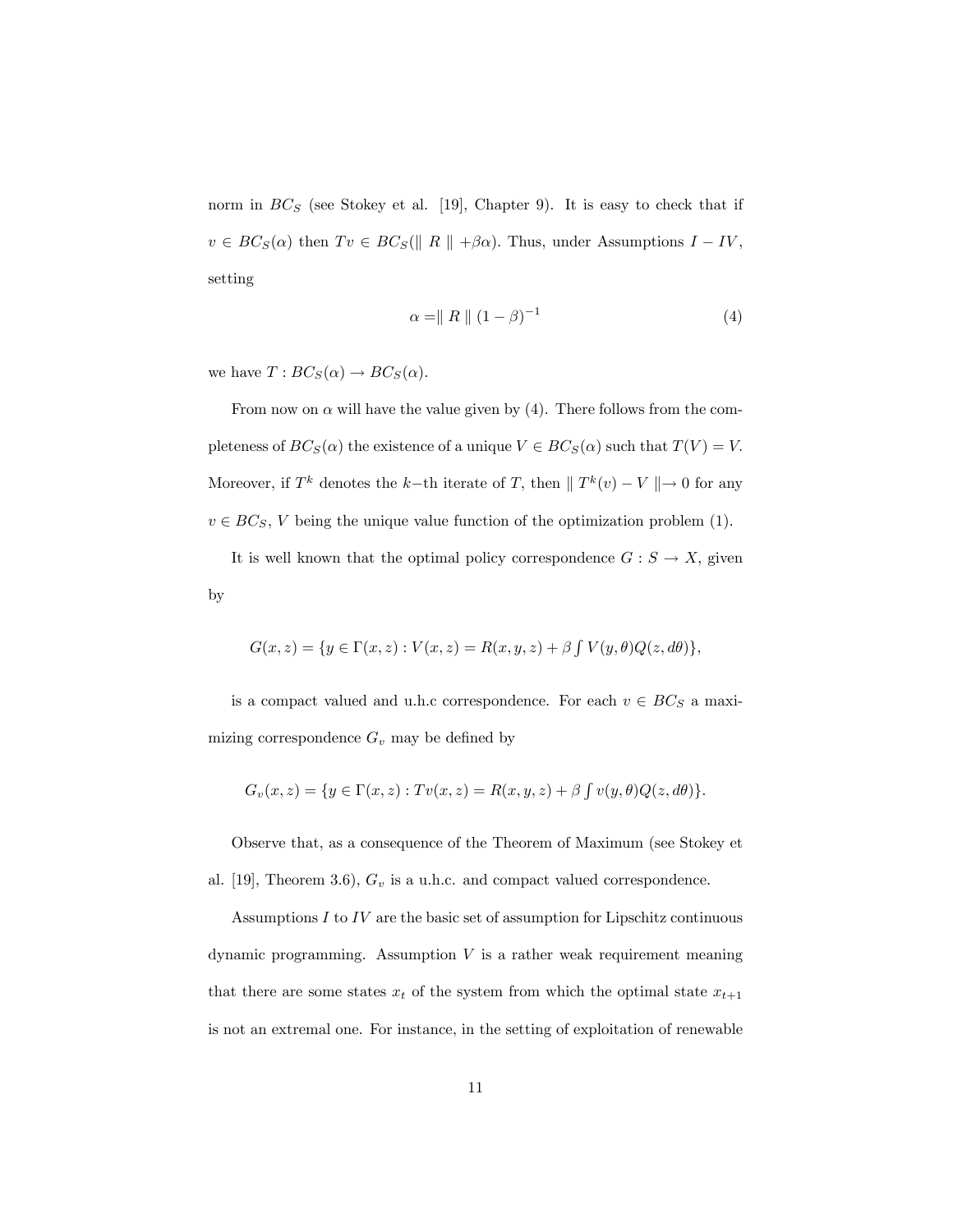resources, this means that the optimal selection for the next period is neither the resource grow freely without consumption nor the total consumption of the resource.

In [15] the case of an always interior optimal plan was analyzed. This case arises when the whole state space considered is contained in the set  $O_0$  described in Assumption V, so that the extremal selections belonging to  $\partial \Gamma(x)$  are always suboptimal. This analysis does not require Assumption  $VI$ .

In the next section we shall extend our study to the case when the optimal plans are not always interior, but are eventually interior. In the setting of optimal exploitation of renewable resources this means that it might be optimal to let the resource grow freely at some periods, but it will be eventually optimal to carry out a positive consumption which moreover does not exhaust the resource.

## 3 Lipschitz regularity of the value function

We first state some results obtained in Maroto and Moran [15] that are to be used in the proof of the main result in this section, Theorem 8.

The analysis of the case of always interior optimal plans was based on the study of the Lipschitz constants of the iterates  $T^k v$  under the Bellman operator  $T$  of functions  $v$  in  $BC_S$ . This is given by the following lemma

**Lemma 3** Let  $v \in BC_S$  and  $v \in L(M_0), M_0 \ge 0$ . Then, under Assumptions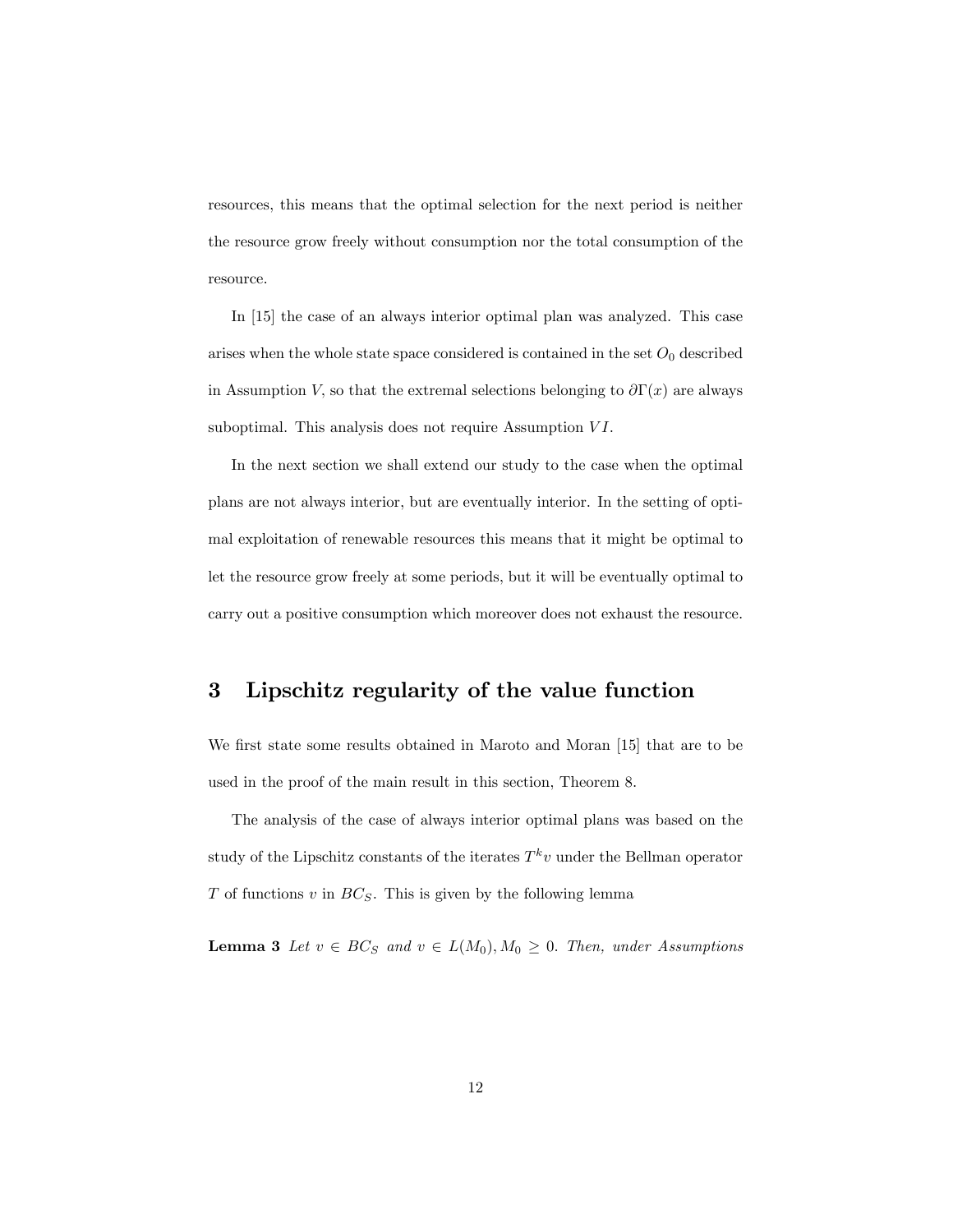$I - IV$ ,  $Tv \in L(M_1)$  holds, with

$$
M_1 = K_R(1 + K_\Gamma) + \max\{1, M_0\}\beta K_Q + M_0\beta K_\Gamma. \tag{5}
$$

See the proof in Maroto and Moran [15].

This lemma shows that the Lipschitz constants  $M_k$  of the iterates  $T^k v$  satisfy the difference equation

$$
M_k = K_R(1 + K_{\Gamma}) + \max\{1, M_{k-1}\}\beta K_Q + M_{k-1}\beta K_{\Gamma}.
$$
 (6)

We shall need below the following specialization of Lemma 3.

**Lemma 4** Let  $(x, z), (x', z') \in S$  with  $|| (x, z) - (x', z') || \leq \frac{\rho}{K_{\Gamma}}$  and assume that, for  $v \in BC_S$ ,  $Tv(x, z) \ge Tv(x', z')$  holds. Assume that we only know that  $v \in L(M_0)$  on a cylinder  $B(y, \rho) \times Z$ , where y satisfies

$$
Tv(x, z) = R(x, y, z) + \beta \int v(y, \theta) Q(z, d\theta).
$$

Then

$$
| Tv(x, z) – Tv(x', z') | \le M_1 || (x, z) – (x', z') ||
$$

with  $M_1$  as in (5).

**Proof.** Since  $\Gamma \in L(K_{\Gamma})$  we may find an  $y' \in \Gamma(x', z')$ , with  $|| y - y' || \le K_{\Gamma} ||$  $(x, z) - (x', z') \parallel \leq \rho$ , so  $y' \in B(y, \rho)$  and, since  $(y', \theta) \in B(y, \rho) \times Z$  for all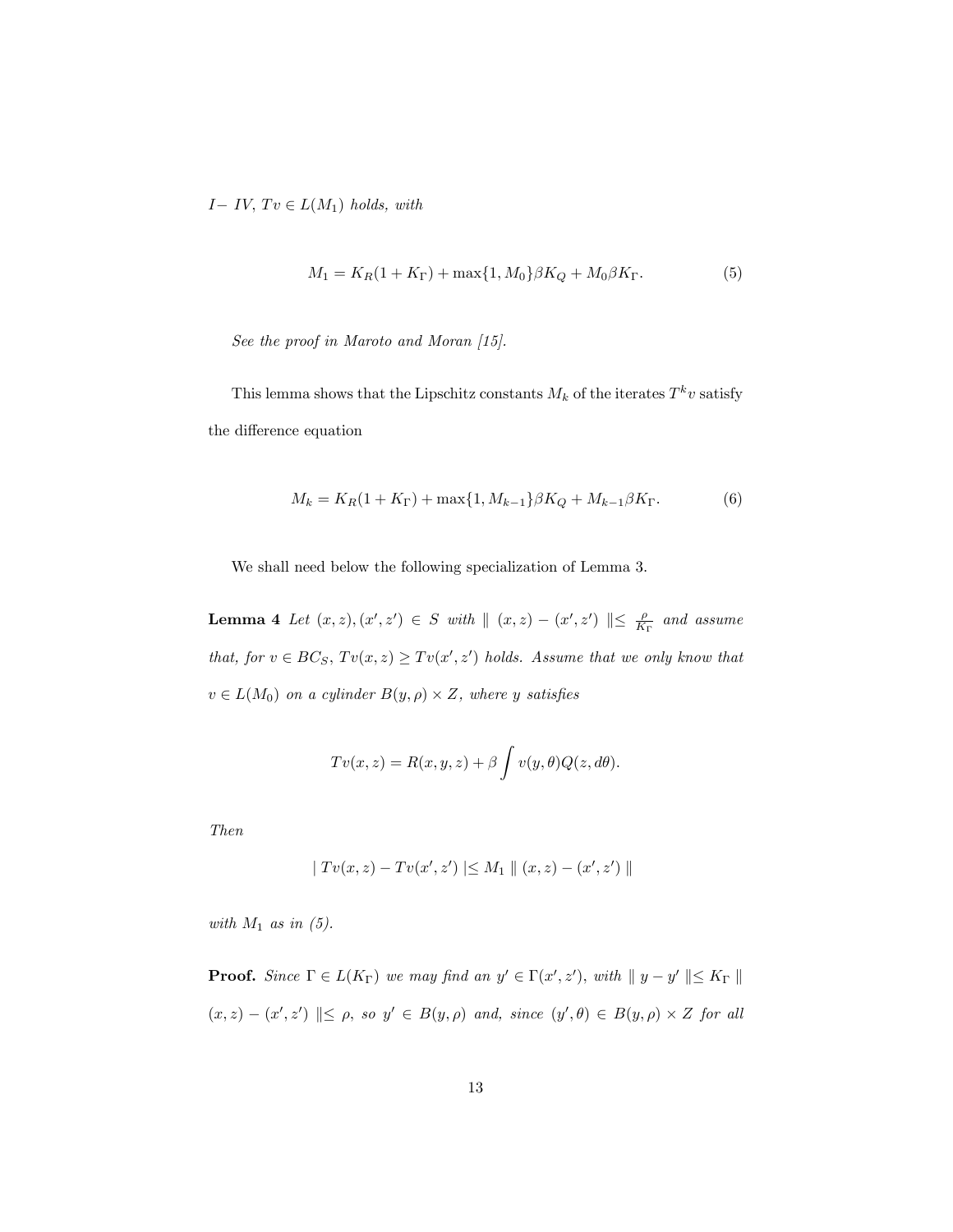$\theta \in Z$ , we have

$$
v(y, \theta) \le v(y', \theta) + M_0 K_{\Gamma} || (x, z) - (x', z') ||,
$$

and

$$
\beta \int v(y,\theta)Q(z,d\theta) \leq \beta \int v(y',\theta)Q(z,d\theta) + M_0K_{\Gamma}\beta || (x,z) - (x',z') ||,
$$

and the proof is completed, since this is exactly the property of  $v$  used in the proof of Lemma 4 in [15] (see the chain of inequalities  $(8)$ ).

The next theorem gives the Lipschitz continuity of  $V$  in the case of always interior optimal plans. It is the main result of [15]. We recall it here since we use it in the proof of Theorem 8

**Theorem 5** Let  $C \subset S$  be a compact set and assume that

$$
G(x, z) \subset int(\Gamma(x, z)) \text{ for all } (x, z) \in C. \tag{7}
$$

Let Assumptions  $I - IV$  hold. Then  $V \in L_C^{loc}(\alpha, K)$ , with  $K = \max\{1, K_R(1 \beta K_Q$ )<sup>-1</sup>}. Let  $w \in BL_S(\alpha, M_0)$ , for some given constant  $M_0$ , and let  $\gamma > 0$ . Then there exists a  $j_0(\gamma)$  such that  $T^j w \in BL_C^{loc}(\alpha, K + \gamma)$ ,  $j > j_0(\gamma)$ . If C is an L-convex set, then  $V \in BL_C(\alpha, \Lambda_C K)$  and  $T^j w \in BL_C(\alpha, \Lambda_C (K + \gamma))$ , all  $j > j_0(\gamma)$ , with  $\Lambda_C$  given by (2).

We shall also use the following lemma in the proof of Theorem 8.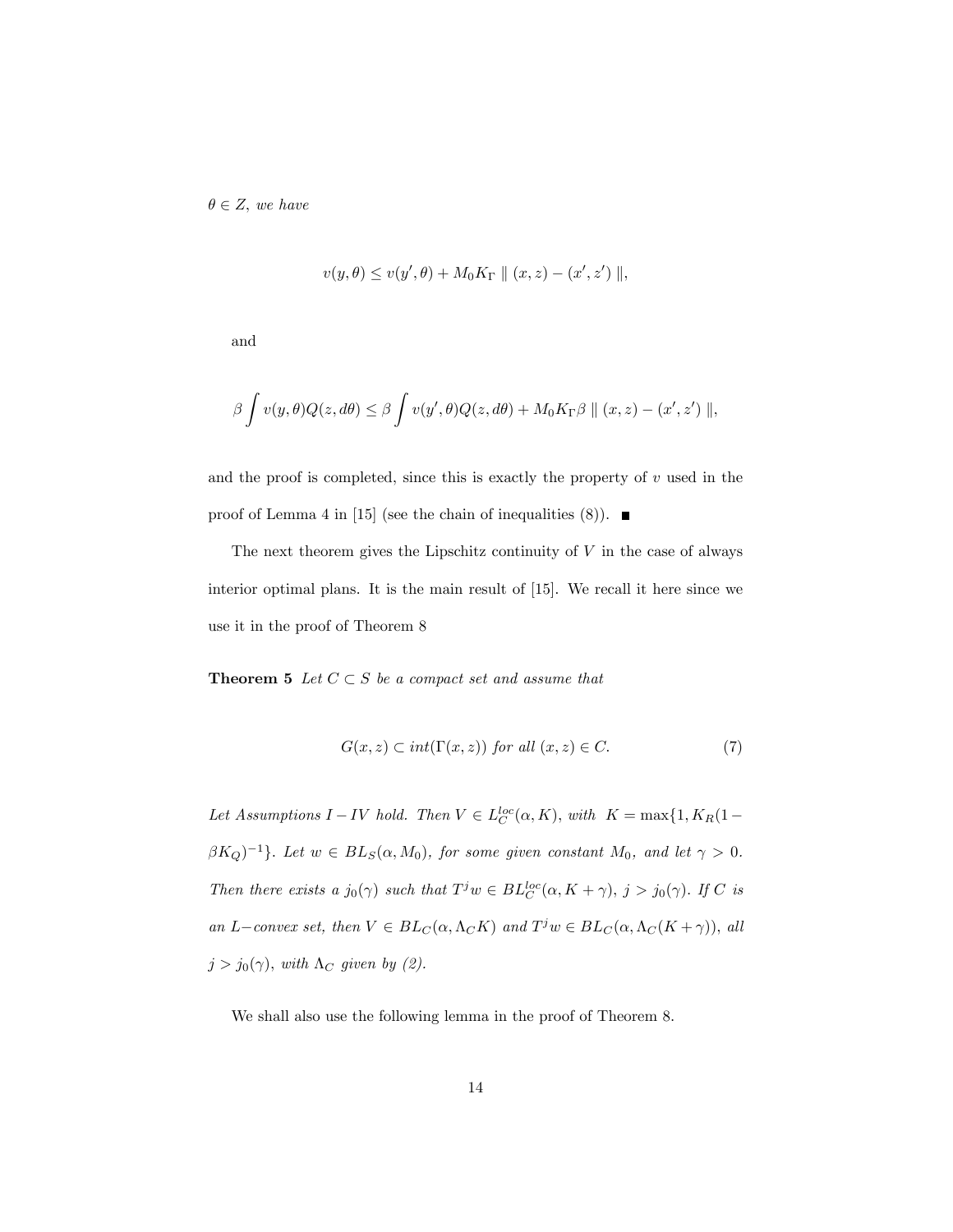**Lemma 6** i) If  $BC_S$  is endowed with the supremum norm topology and  $BC_S \times S$ is endowed with the product topology, then the correspondence  $G^*$  :  $BC_S \times S$  $\rightarrow X$  defined by  $G^*(v, c) = G_v(c)$  is upper hemi-continuous.

ii) Assume that  $C \subset S$  is a compact set satisfying (7). There exists an open ball  $U(V)$ , centered at V, of the normed space  $BC_S$ , such that  $G_v(x, z)$  $\subset int(\Gamma(x, z))$  holds if  $(x, z) \in C$  and  $v \in U(V)$ .

See proof in Maroto and Moran [15].

This lemma shows that the correspondence  $G_v$  (see definition in Section 2.2) satisfies on  $C$  the condition required of  $G$  in the statement of Theorem 5 for  $v$ to be a small perturbation of  $V$ .

## 3.1 Eventually interior optimal plans

We are now ready to analyze the Lipschitz regularity of the value function on the set of starting points for optimal plans that may proceed through extremal endogenous states in their initial stages, but which have only interior selections after some future stage. As pointed out in Section 1, this case is relevant in the exploitation of renewable resources in which, due to the presence of increasing marginal returns, it might be optimal to let the resource grow freely for some periods and then to carry out a large harvesting. Optimal cyclical harvesting falls into this case.

Assumptions  $I - VI$  are supposed to hold in the remaining of this section Our first step is the following Lemma

**Lemma 7**  $O_0$  is an open set.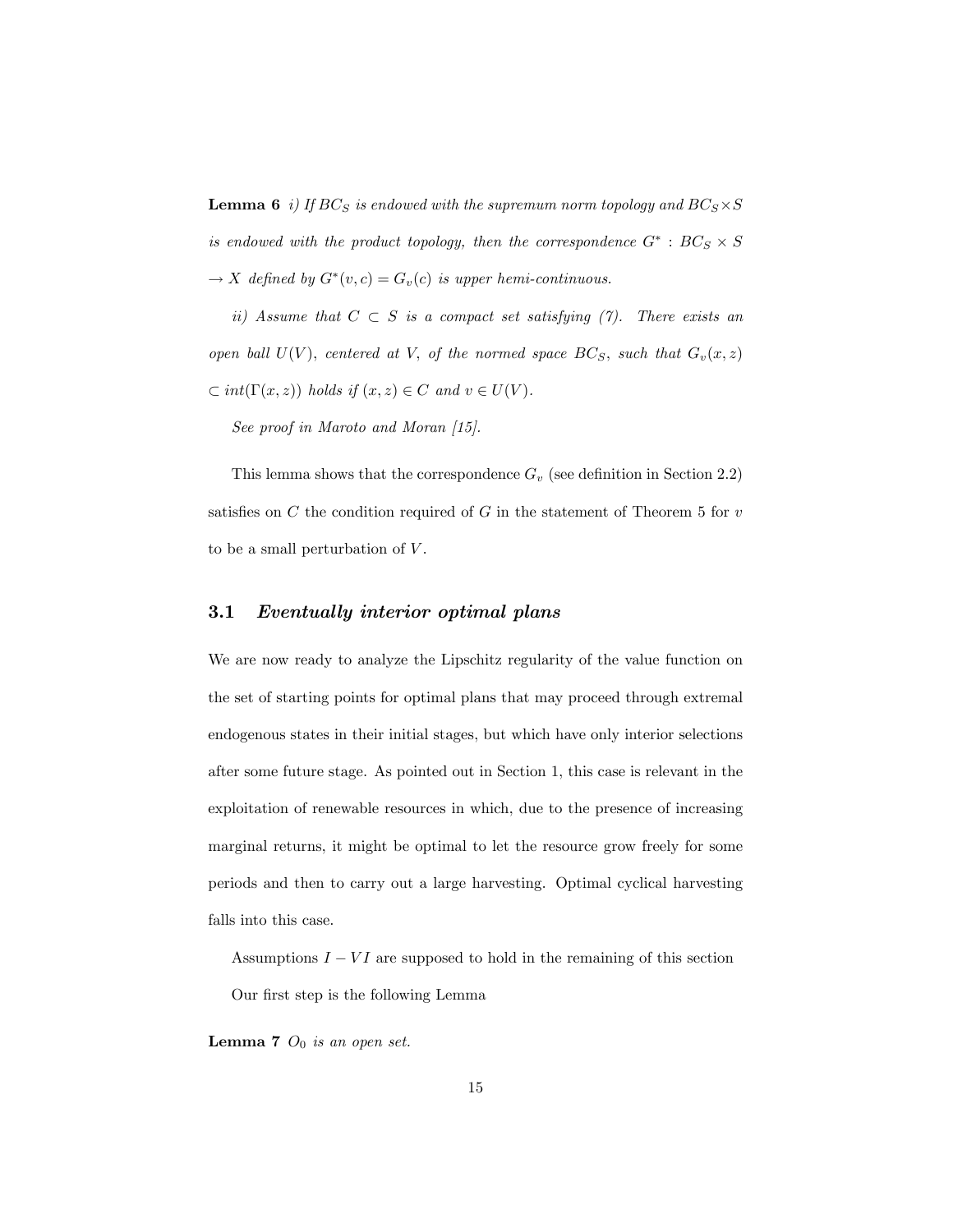**Proof.** Assume that  $O_0$  is not an open set. Then for some  $x \in O_0$  there exist sequences  $x_n \to x$ ,  $z_n \in Z$  and  $y_n \in G(x_n, z_n) \cap \partial(\Gamma(x_n, z_n)) \neq \emptyset$ , in which  $\partial(\cdot)$ denotes the topological boundary operator. Since  $Z$  is a compact set, we may assume  $z_n \to z \in Z$  and, therefore,  $(x_n, z_n) \to (x, z)$ . Using that  $\Gamma$  is topologically continuous we get  $\partial(\Gamma(x_n, z_n)) \to \partial(\Gamma(x, z))$  (in the Hausdorff metric). Since  $y_n \in \partial(\Gamma(x_n, z_n))$ , we see that  $d(y_n, \partial(\Gamma(x, z))) \to 0$ . By compactness we may choose a subsequence  $y_{n_k} \to y \in \partial(\Gamma(x, z))$ . This contradicts the upper hemicontinuity of G which demands that  $y \in G(x, z) \subset int(\Gamma(x, z))$ .

We inductively define the sets

$$
O_k = \{ x \in X : G(x, z) \subset O_{k-1} \text{ for all } z \in Z \}, k = 1, 2, 3...
$$

 $\overline{Z}: X \to S$ , defined by  $\overline{Z}(x) = (x, Z)$ , is a continuous correspondence (see note 1). Therefore, the correspondence  $\overline{G} := G \circ \overline{Z}$  is upper hemi-continuous (see Hildenbrand [11]), and so is  $\overline{G}^k$ . Since  $O_k = \{x : \overline{G}^k(x) \in O_0\}$  (see note 2) we see that  $O_k, k = 1, 2, 3$ , are open sets and  $O_\omega := (\cup_{k=0}^{\infty} O_k)$  is also an open set. Notice that  $O_\omega$  consists of the set of endogenous states from which any optimal plan admits only interior selections at some stage.

With these tools in hand, we are ready to state and prove the main result of this section:

**Theorem 8** Let Assumptions  $I - VI$  hold. There exist constants  $M_k, k =$  $0, 1, 2, ...$  such that:

i) If  $Y \subset \bigcup_{j=0}^k O_j$  is a compact set and  $w \in BL_S(\alpha, M)$ , for some given constant M, then there exists a constant  $\varepsilon > 0$  and an integer  $j_0$  such that  $T^j w$ ,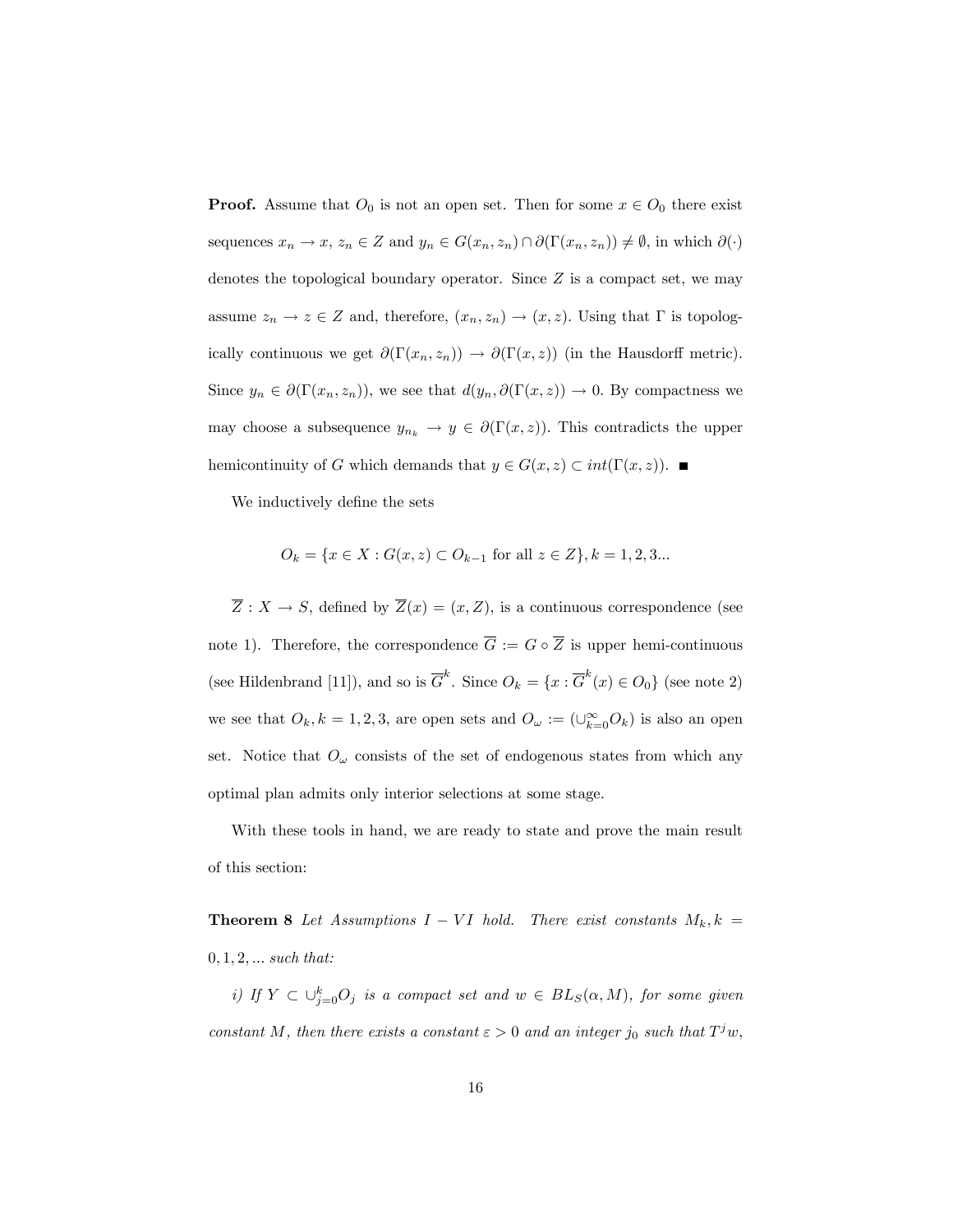for all  $j \ge j_0$ , and V, belong to  $BL(\alpha, M_k)$  on any cylinder  $B(x, \varepsilon) \times Z$  with  $x \in Y$ .

ii) If Y is an L-convex set, then for  $j \ge j_0$ ,  $T^j w$  and V belong to  $BL_C(\alpha, \Lambda_C M_k)$ with  $C = Y \times Z$ .

Notice that if  $Y \subset O_\omega$  is a compact set, then  $Y \subset \bigcup_{j=0}^k O_j$  for some k, so the above theorem applies to any compact set Y with  $Y \subset O_{\omega}$ .

**Proof.** We prove these results by an inductive process.

Let  $Y \subset O_0$  be a compact set and  $w \in BL_S(\alpha, M)$ . Then for every  $x \in Y$ there exists an open ball  $U_x$  and a closed ball  $B_x$ , both centered at x, having the same radius, and contained in  $O_0$ . This means that for  $(\xi, z) \in B_x \times Z$ ,  $G(\xi, z) \subset$  $int(\Gamma(\xi, z))$  holds. Thus we may use Theorem 5 with  $B_x \times Z$  as the compact L-convex set to see that there exists a  $j_0(x)$  such that  $T^j w \in BL(\alpha, M_0)$  for all  $j \ge j_0(x)$ , on  $B_x \times Z$ , where  $M_0 = K + \gamma$ ,  $\gamma$  is an arbitrarily small positive constant, and K is as given in the quoted theorem (notice that, since  $B_x \times Z$ is a convex set, by Remark 2,  $\Lambda_C=1$  in this case). Since  $Y$  is a compact set it may be covered by a collection of balls  $\{U_x\}_{x \in Y'}$ , where Y' is some finite subset of Y. Hence,  $j_0 = \max\{j_0(x) : x \in Y'\}$  and the Lebesgue number  $\varepsilon$  (see [3]) associated to  $\{U_x\}_{x\in Y'}$  satisfy the conditions required in part i) for compact subsets of  $O_0$ .

Assume now that part i) has been proven for compact subsets of  $\cup_{j=0}^{k-1} O_j$ ,  $k - 1 \geq 0$ , for a Lipschitz constant  $M_{k-1}$ ; assume that Y is a compact subset of  $\cup_{j=0}^{k} O_j$ ; and let  $w \in BL_S(\alpha, M)$ . Then we can apply our inductive hypothesis to the compact set  $Y_1 := Y - Q_k \subset \bigcup_{j=0}^{k-1} Q_j$ . Let  $j_{1,0}$  and  $\varepsilon_1$  be the integer and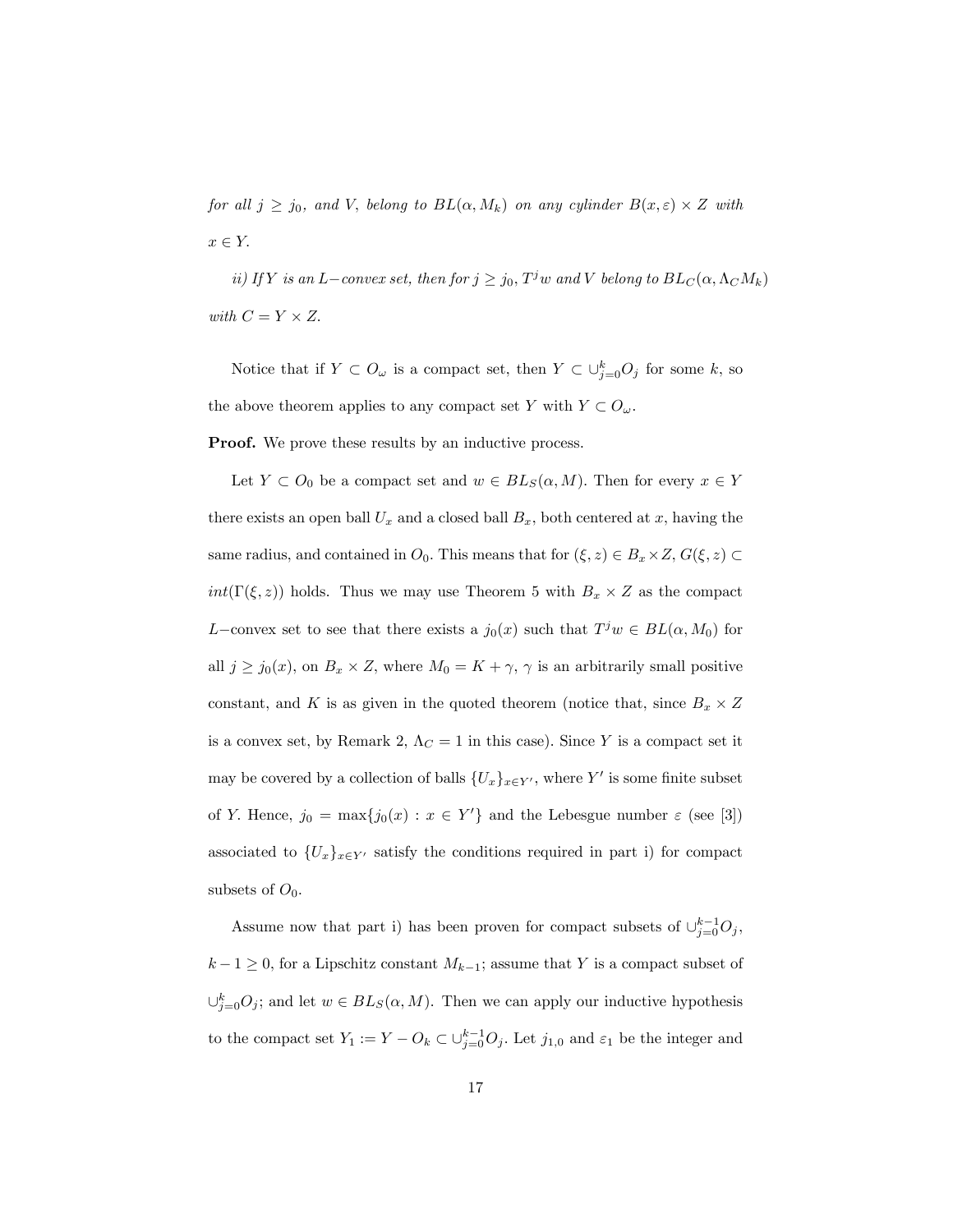radius given in part i) for the compact set  $Y_1$  and the function w.

Next, consider the compact set  $Y_2 = Y - \bigcup_{\alpha \in Y_1} U(\alpha, \varepsilon_1)$ . Since  $Y_2 \subset O_k$ , we know that  $H := \overline{G}(Y_2) \subset O_{k-1}$ , and by upper hemi-continuity of  $\overline{G}$ , H is a compact set (see Hildenbrand [11]). We may also apply to  $H$  our inductive hypothesis. Let  $j_{2,0}$  and  $\varepsilon_2$  be the integer and radius given in part i) for H and  $w$ .

We want to use Lemma 3 to obtain (local) Lipschitz constants for the functions  $T^j w$  on  $Y_2 \times Z$ . In the present situation, however, we do not have a Lipschitz constant on all the state space  $S$ . We only have such a Lipschitz constant locally on  $H \times Z$ , so we have to construct carefully neighbourhoods of the points of  $Y_2 \times Z$  which land, under  $G_{T^jw}$  for j large enough, on neighbourhoods of  $H \times Z$ where  $T^{j-1}w \in L(M_{k-1})$ , and then use Lemma 4.

Let  $x \in Y_2$ . By upper hemi-continuity of the correspondence  $G^* : BC_S \times X \to$ X, defined by  $\overline{G^*}(v, x) := G_v(x, Z)$  (see note 3), we get that there exists an open ball  $U^x(V)$  in the metric space  $BC_S$  centered at V and an open ball  $U_x$ , centered at x, in the metric space X, such that if  $(v, \xi) \in U^x(V) \times U_x$ , then  $G_v(\xi, z) \subset \bigcup_{\alpha \in H} U(\alpha, \frac{\varepsilon_2}{2})$  for any  $z \in Z$ . We may suppose, if necessary reducing slightly the radius of  $U_x$ , that this also holds for  $(v, \xi) \in U^x(V) \times B_x$ , where  $B_x$  is the closure of  $U_x$ . Let  $j_{3,0}(x)$  be large enough to guarantee that  $v := T^j w \in U^x(V)$  if  $j \ge j_{3,0}(x)$ .

We shall prove that, for x and v as above and for any  $z \in Z$ ,  $Tv \in L(M_k)$ for a suitable  $M_k$  on the ball  $B_{x,z} := B((x,z), \varepsilon(x))$  with  $\varepsilon(x) = \min\{\frac{\varepsilon_2}{4K_\Gamma},$ radius of  $B_x$ }. Let  $(\xi, \omega), (\xi', \omega') \in B_{x,z}$  and assume that  $Tv(\xi, \omega) \ge Tv(\xi', \omega')$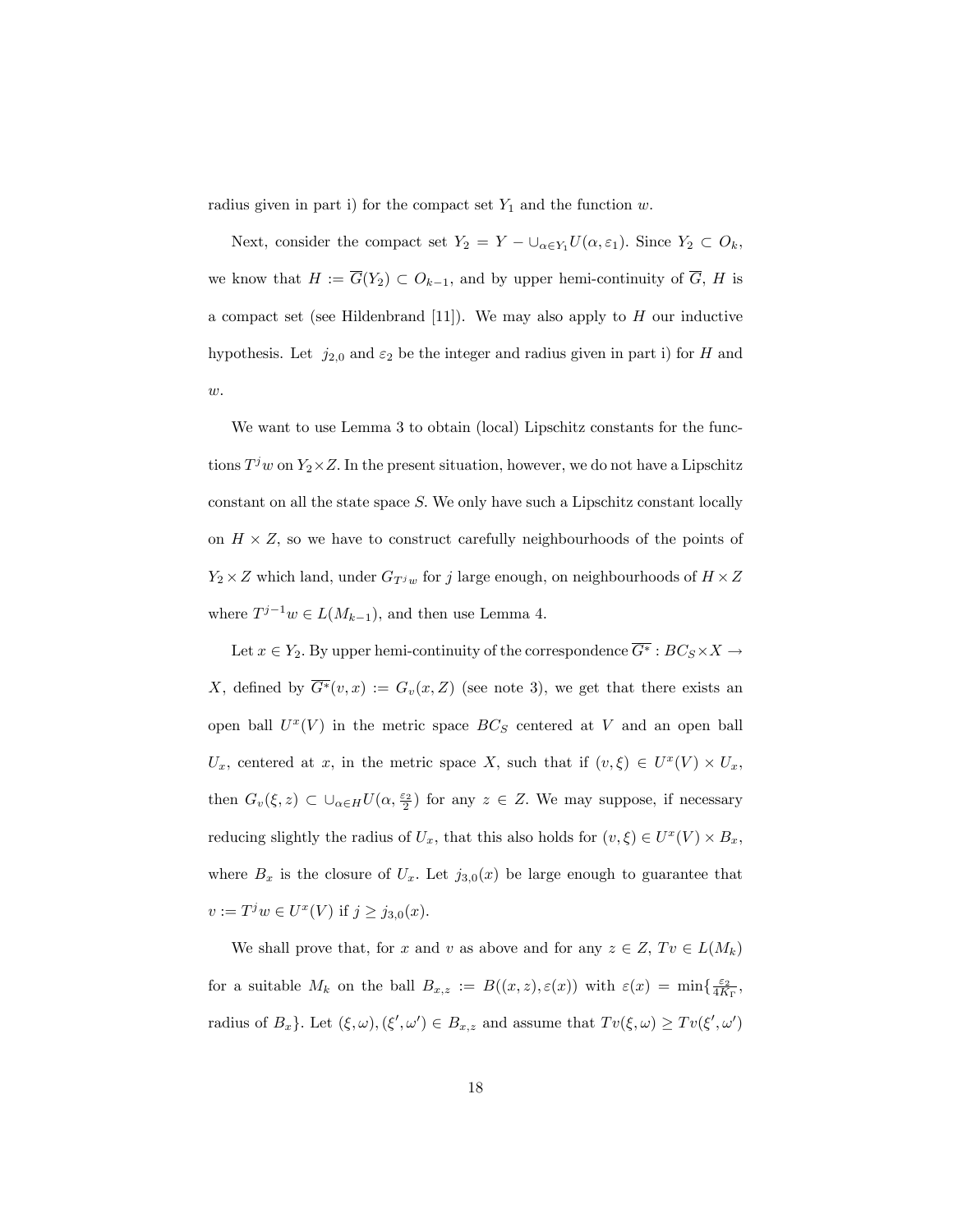holds. Since  $(v, \xi) \in U^x(V) \times B_x$ , we may take  $y \in G_v(\xi, \omega)$  such that  $y \in$  $U(\alpha, \frac{\varepsilon_2}{2})$  for some  $\alpha \in H$ . Hence  $B(y, \frac{\varepsilon_2}{2}) \subset U(\alpha, \varepsilon_2)$ . Since  $\Gamma \in L(K_{\Gamma})$ , and using that  $\| (\xi, \omega) - (\xi', \omega') \| \le \frac{\varepsilon_2}{2K_{\Gamma}}$ , we may find  $y' \in \Gamma(\xi', \omega') \cap B(y, \frac{\varepsilon_2}{2})$ . For  $j \geq j_{2,0}$  we know that  $v \in L(M_{k-1})$  on  $B(y, \frac{\varepsilon_2}{2}) \times Z \subset U(\alpha, \varepsilon_2) \times Z$ . So, if  $j \geq j(x) := \max\{j_{3,0}(x), j_{2,0}\}\,$  Lemma 4 applies here if we set  $(x, z) = (\xi, \omega),$  $(x', z') = (\xi', \omega')$ , and take the ball  $B(y, \frac{\varepsilon_2}{2})$  as the ball  $B(y, \rho)$ . This shows that  $T^{j+1}w \in L(M_k)$  with

$$
M_k = K_R(1 + K_{\Gamma}) + \max\{1, M_{k-1}\}\beta K_Q + M_{k-1}\beta K_{\Gamma}
$$

on  $B_{x,z}$ . Therefore  $T^{j+1}w \in L^{loc}(M_k)$  on  $B(x, \frac{\varepsilon(x)}{2})$  $\frac{x}{2}$   $\times$  Z,  $j \geq j(x)$ , and since this last set is convex, Lemma 1 gives  $T^{j+1}w \in L(M_k)$  on  $B(x, \frac{\varepsilon(x)}{2})$  $\frac{x_1}{2}) \times Z$ , for  $x \in Y_2$ , and  $j \geq j(x)$ .

Consider now the open cover of  $Y$  constituted by the family of balls

$$
\{U(x,r(x))\}_{x\in Y_2\cup Y_1},\text{ with }r(x)=\frac{\varepsilon(x)}{2}\text{ for }x\in Y_2\text{ and }r(x)=\varepsilon_1\text{ for }x\in Y_1.
$$

Let  $\{U(x, r(x))\}_{x \in Y'}$  be a subcover of Y, with Y' some finite subset of Y, and let  $\varepsilon$  be a Lebesgue number associated to this cover and  $j_0 = \max\{j_{1,0}, \max\{j(x)$  :  $x \in Y' \cap Y_2$  } + 1.

Then, if  $j \ge j_0$ ,  $T^j w \in BL(\alpha, M_k)$  on cylinder sets  $B(x, \varepsilon) \times Z$ ,  $x \in Y$ , which completes the inductive argument. From this it follows that  $V \in BL(\alpha, M_k)$  on such cylinders.

We now prove part ii). Notice first that C is an  $L$ -convex set. To check this,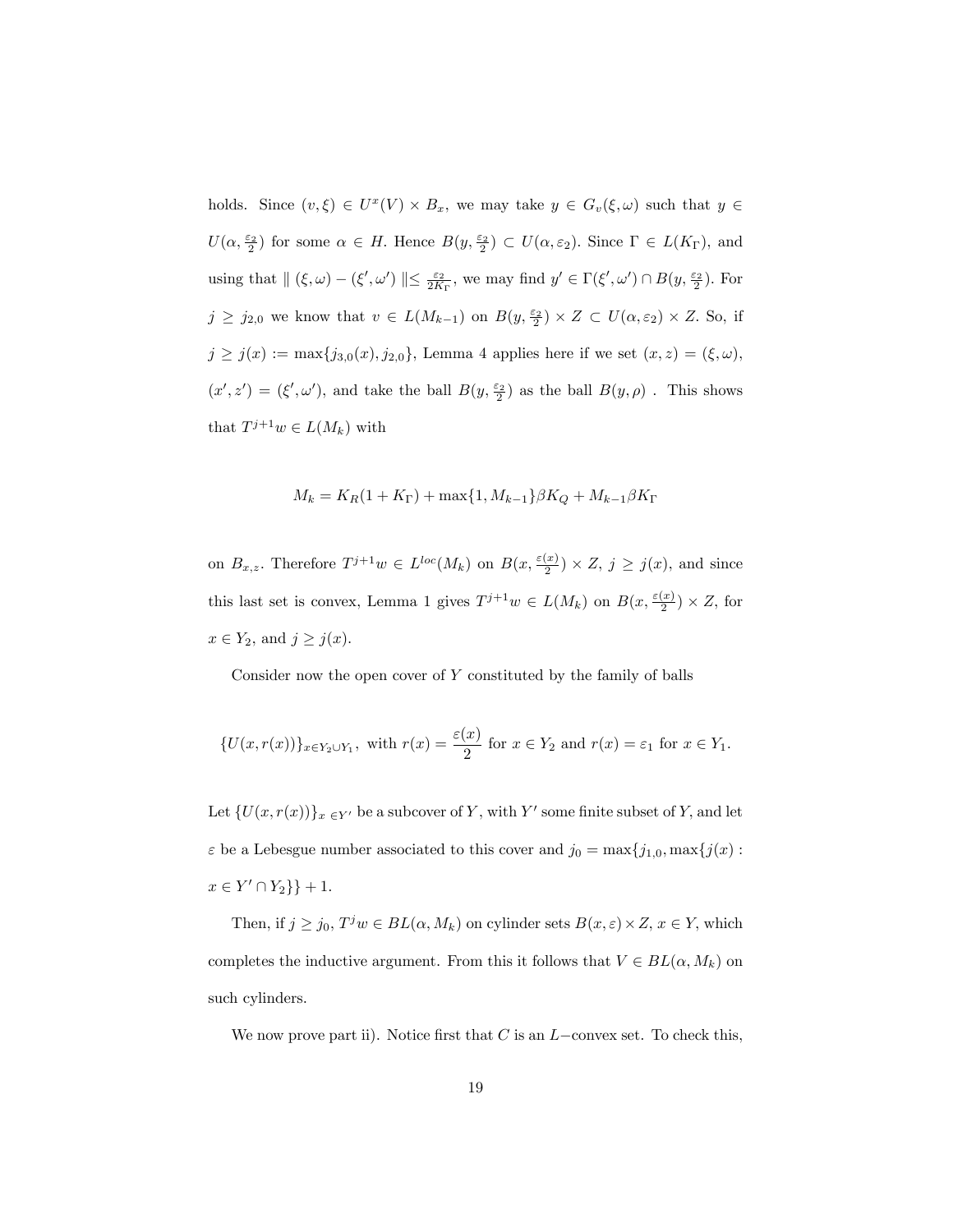if  $f(Y) \subset \mathbb{R}^n$  is a convex bilipschitz image of Y, then  $F(C) = f(Y) \times Z$ , with  $F(x, z) = (f(x), z)$ , is a convex bilipschitz deformation of C. Moreover, part i) shows that  $T^j w, j \geq j_0$  and V belong to  $BL_C^{loc}(M_k)$ , and then, by Lemma 1, we get that these functions are also in  $BL_C(\Lambda_C M_k)$ .

## 4 Numerical analysis

In this section we describe an algorithm for the numerical computation of the value function V on  $C = Y \times Z \subset S$ , where  $Y \subset O_{\omega}$  is a compact L-convex subset of  $X$  that supports the optimal policy (see Assumption  $VII$  below) and Z is a compact convex subset of  $\mathbb{R}^m$ . In this situation, C is also compact and  $L$ -convex.

In order to obtain a rate of convergence for the algorithm we add to the list of assumptions of the previous section the following:

ASSUMPTION  $VII : G(C) \subset Y$ .

This assumption means that in order to make the numerical analysis we must consider a part of the phase space large enough to support the optimal policy correspondence: Assumption  $VII$  gives by successive iteration  $\overline{G}^k(C) \subset$ C (recall that  $\overline{G}(x) = G(x, Z)$ ).

We know by the previous section (Theorem 8) that  $V \in L_C(K_C)$ , where  $K_C$ is a positive constant and that if  $w \in BL_S(\alpha, M)$  then there exists a  $k_0$  and a  $\delta_0 > 0$  such that, for  $k \geq k_0, T^k w \in L(K_C)$  on cylinders  $B(x, \delta_0) \times Z, x \in Y$ . In order to obtain a numerical approximation of  $V$  on  $C$  we discretize the set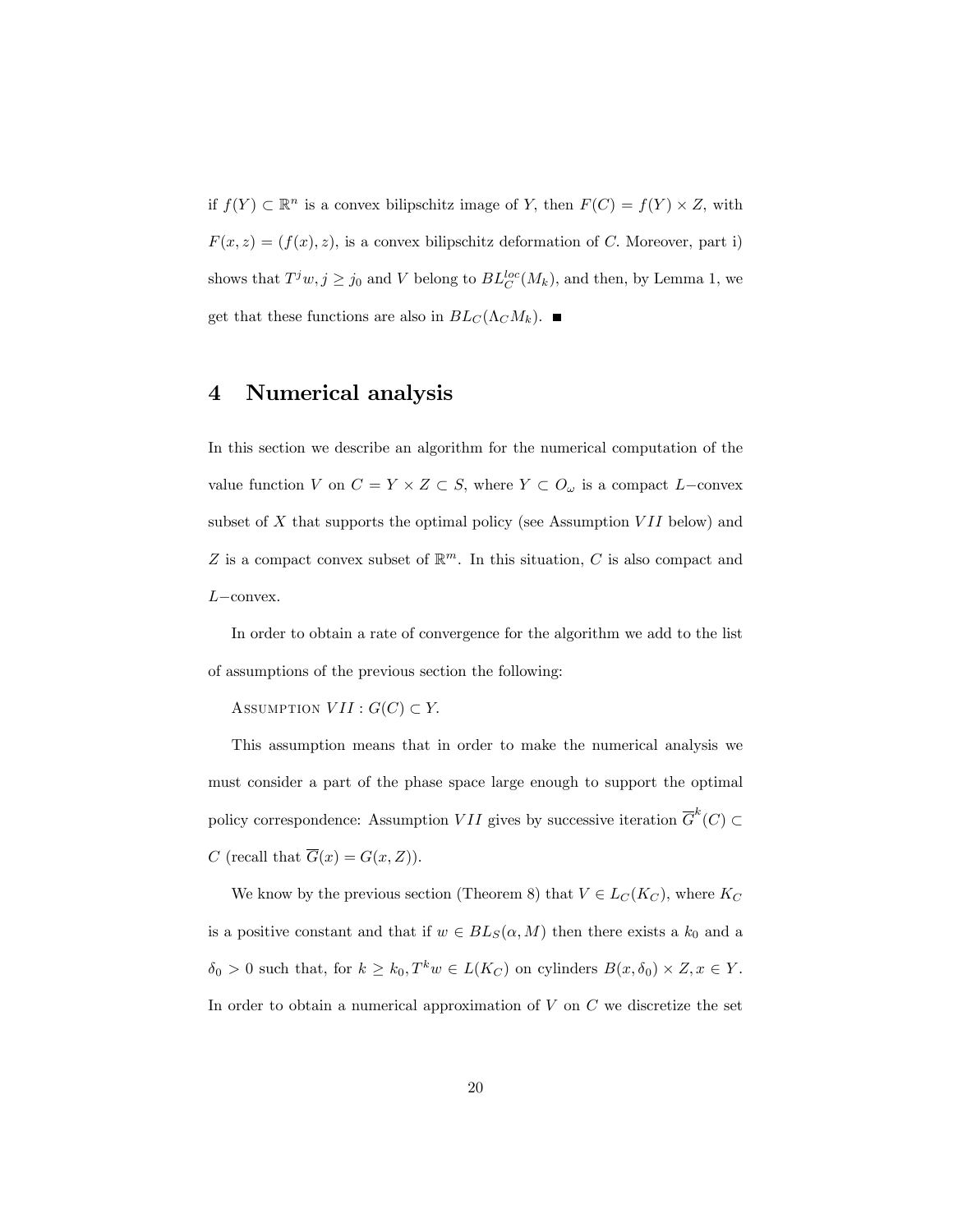of points where V is to be approximated by choosing a  $\delta$ -net  $N_{\delta}$  of C with  $\delta < \delta_0$ , i.e, a subset of C such that for any  $c \in C$  there exists some  $c' \in N_{\delta}$ with  $d(c, c') \leq \delta$ . The compactness of C ensures that  $N_{\delta}$  can be taken finite. Analogously we discretize each  $\Gamma(x, z)$ ,  $(x, z) \in N_{\delta}$ , through  $\delta/4$ -nets  $\Gamma_{\delta/4}(x, z)$ , which allows us to discretize the Bellman operator.

The set of real functions on  $N_{\delta}$  will be denoted by  $\mathcal{F}_{\delta}$ . Notice that if  $\mathcal{F}_{\delta}$ is endowed with the topology of the supremum norm, then any  $w \in \mathcal{F}_{\delta}$  is a continuous function. According to some rule we define a Borel measurable mapping  $\nu : C \to N_\delta$  which fixes a vertex  $\nu(x) \in N_\delta$  for each  $x \in C$  such that  $\nu(x)$  and x always belong to a common simplex  $t \in \mathcal{T}_{\delta}$ . This ensures  $\|x - \nu(x)\| \le \delta.$ 

We shall write  $\tilde{w}$  for the piecewise constant extension to C of a function  $w \in \mathcal{F}_{\delta}$ , defined as  $\widetilde{w}(c) = w(\nu(c))$  for all  $c \in C$ .

The discretized Bellman operator is defined on  $\mathcal{F}_{\delta}$  by

$$
T_{\delta}(w(x,z)) = \max_{y \in \Gamma_{\delta/4}(x,z)} \{ R(x,y,z) + \beta \int \widetilde{w}(y,\theta) Q(z,d\theta) \}, (x,z) \in N_{\delta}.
$$
 (8)

It is easy to see that  $T_{\delta}$  satisfies Blackwell's conditions (see Stokey et al. [19], Chapter 3) so  $T_{\delta}$  is a contractive operator, with contraction factor  $\beta$ , on the space  $\mathcal{F}_{\delta}$  endowed with the supremum norm (which will be denoted by  $\|\cdot\|_{\delta}$ ). Since  $N_{\delta}$  is a compact set, it is a complete metric space. Therefore  $\mathcal{F}_{\delta}$  is a complete metric space, which means that, for  $w_0 \in \mathcal{F}_{\delta}$ , the iterates  $T_{\delta}^k(w_0)$ converge to the unique fixed point  $V_{\delta} \in \mathcal{F}_{\delta}$  of  $T_{\delta}$ . Observe that  $\widetilde{w}(y, \cdot)$  is a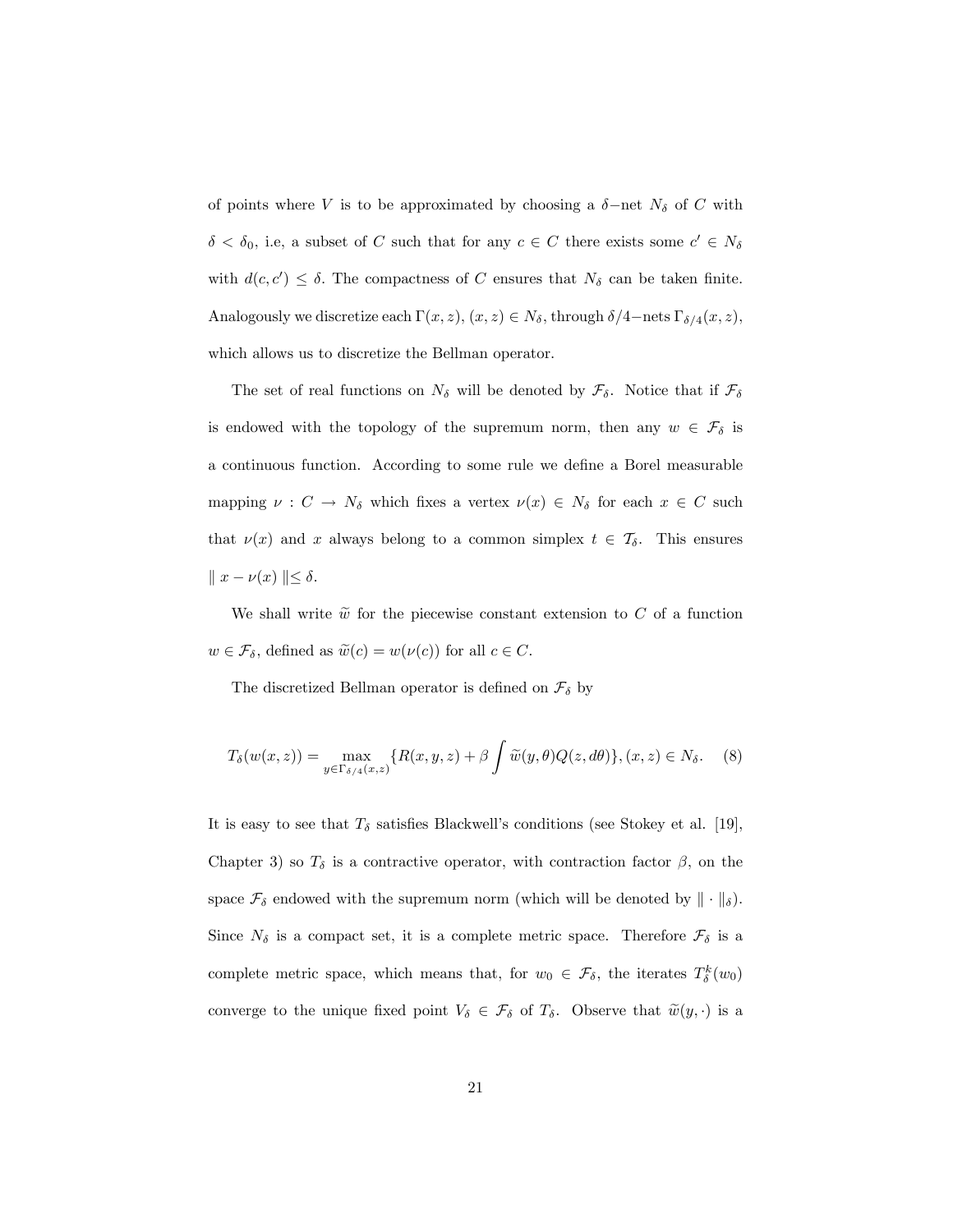piecewise constant, and it takes constant values on the sets  $t_y(\theta) := \{z \in Z:$  $\nu(y,z) = \nu(y,\theta)\}$  (see note 4). These are Borel measurable sets for all  $y \in Y$ and  $\theta \in \mathbb{Z}$  and, given  $y \in \mathbb{X}$ , there is, by compactness of C, a finite collection of them  $\mathcal{C}_y := \{ t_y(\theta) : \theta \in Z \}$ , so that the integral in (8) may be expressed as the finite sum

$$
\sum_{t_y(\theta)\in\mathcal{C}_y}\widetilde{w}(y,\theta)Q(z,t_y(\theta)).
$$

We shall assume that the probability distributions  $Q(z, \cdot), (x, z) \in N_{\delta}$ , are known, or that they can be approximated numerically with arbitrary accuracy. Therefore, the action of the discretized operator  $T_{\delta}$  and its iterates  $T_{\delta}^{k}$  can easily be programmed in the form of a computer code, and the fixed point  $V_{\delta}$  can be numerically approximated in this way. The next theorem shows that this also allows us to compute the fixed point  $V$  of the Bellman operator  $T$  (see definition in expression  $(3)$ ) with arbitrary accuracy on the space C.

**Theorem 9** There exists a constant  $\widetilde{K}$  such that, for any sufficiently small  $\delta$ ,

$$
|V(x,z) - V_{\delta}(x,z)| < K\delta \tag{9}
$$

holds for every  $(x, z) \in N_{\delta}$ . Moreover

$$
|V(x,z) - V_{\delta}(\nu(x,z))| < (\tilde{K} + K_C)\delta \tag{10}
$$

holds for any  $(x, z) \in C$ .

**Proof.** Let  $v_0 \in BL_S(M)$  for some constant M (in practice we may take  $v_0 = 0$ )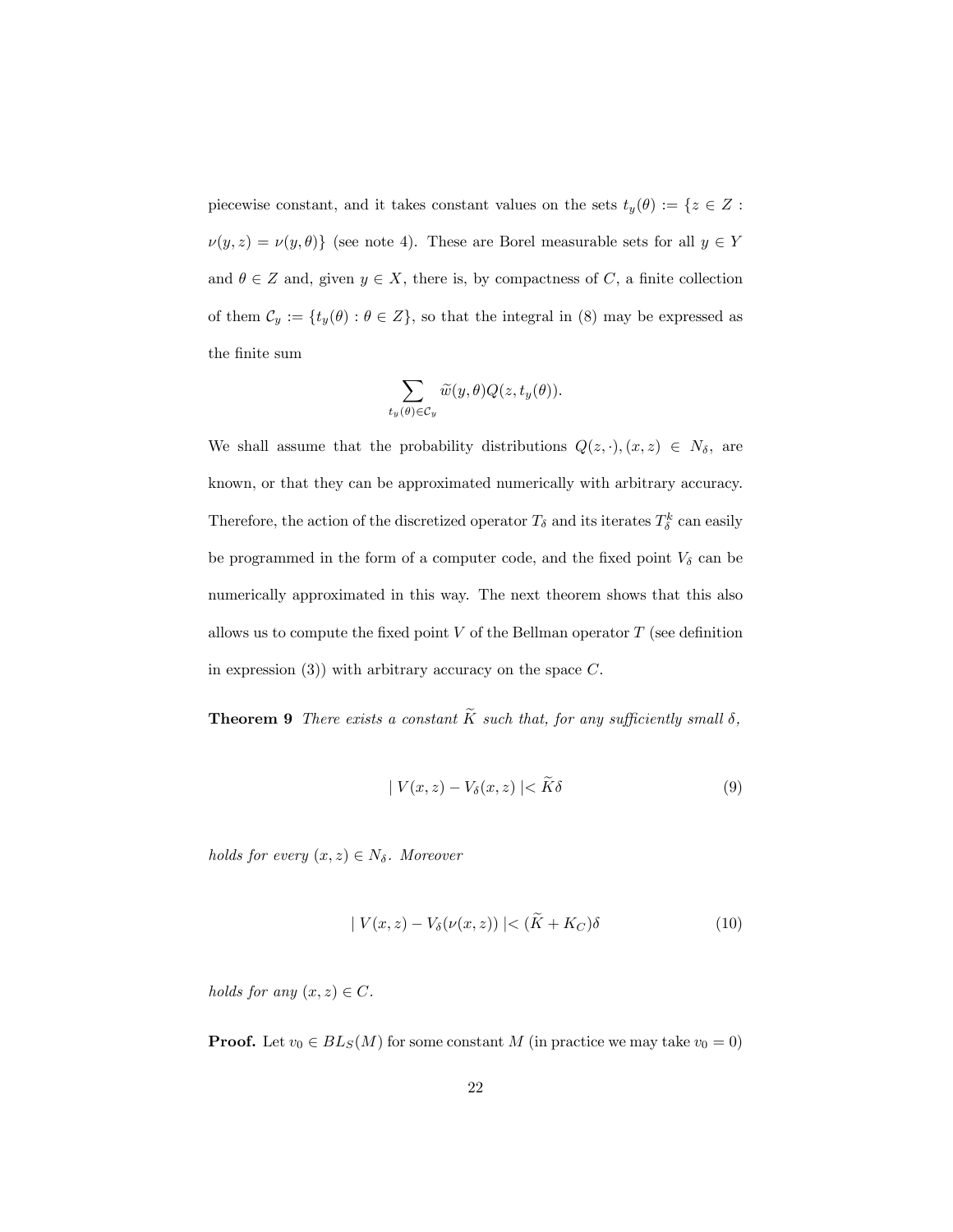and let  $v_k = T^k v_0$ . We know that there exists a  $k_0$  such that, if  $k \geq k_0$ , then  $v_k \in L(K_C)$  on any cylinder  $B(x, \delta_0) \times Z$  with  $x \in Y$  and with a sufficiently small radius  $\delta_0$ . Set  $w_0 = v_{k_0}$  and  $w_k = T^k w_0$ . Then if  $\delta < \delta_0/2$ ,

$$
| w_k(c) - w_k(\nu(c)) | < K_C \delta \tag{11}
$$

holds for all  $c \in U_{\delta/2}(Y) \times Z := \bigcup$  $x \in Y$  $U(x, \delta/2) \times Z$  and for all  $k \geq 0$ .

Let us assume the first assertion proven for  $\delta < \delta_0/2$ . Using that, for  $(x, z) \in$  $C, |V(x, z)-V(\nu(x, z))| < K_C \delta$  holds if  $\delta < \delta_0/2$  and that, by our assumption,  $|V(\nu(x, z)) - V_{\delta}(\nu(x, z))| < \widetilde{K}\delta$  holds, we get (10). This shows that if the value function can be approximated with arbitrary accuracy on the grid  $N_{\delta}$ , then this also can be accomplished on the whole domain  $C$ . Notice that the Lipschitz regularity of V on C plays here a determining role.

We now prove the first assertion in the theorem for  $\delta < \delta_0/2$ . Let  $(x, z) \in N_\delta$ with  $\delta < \delta_0/2$  and let  $k \geq k_0$ . Then, for some  $y \in \Gamma(x, z)$ ,

$$
Tw_k(x, z) = R(x, y, z) + \beta \int w_k(y, \theta) Q(z, d\theta).
$$
 (12)

Notice that, by Assumption *VII*,  $G^*(V, C) = G(C) \subset Y$  (see Lemma 6 part i for the definition of  $G^*$ ). By the upper hemicontinuity of  $G^*$  (see Lemma 6 part i) we know that there exists an open ball  $U(V)$  in the metric space  $BC_S$ such that  $G^*(U(V) \times C) \subset U_{\delta/4}(Y) := \bigcup$  $x \in Y$  $U(x, \frac{\delta}{4})$ . We can assume that k is large enough so that  $T^k w_0 = w_k \in U(V)$ . Therefore the maximizing y occurring in expression (12) belongs to  $U_{\delta/4}(Y)$ , and then  $(y, \theta) \in U_{\delta/4}(Y) \times Z$  for any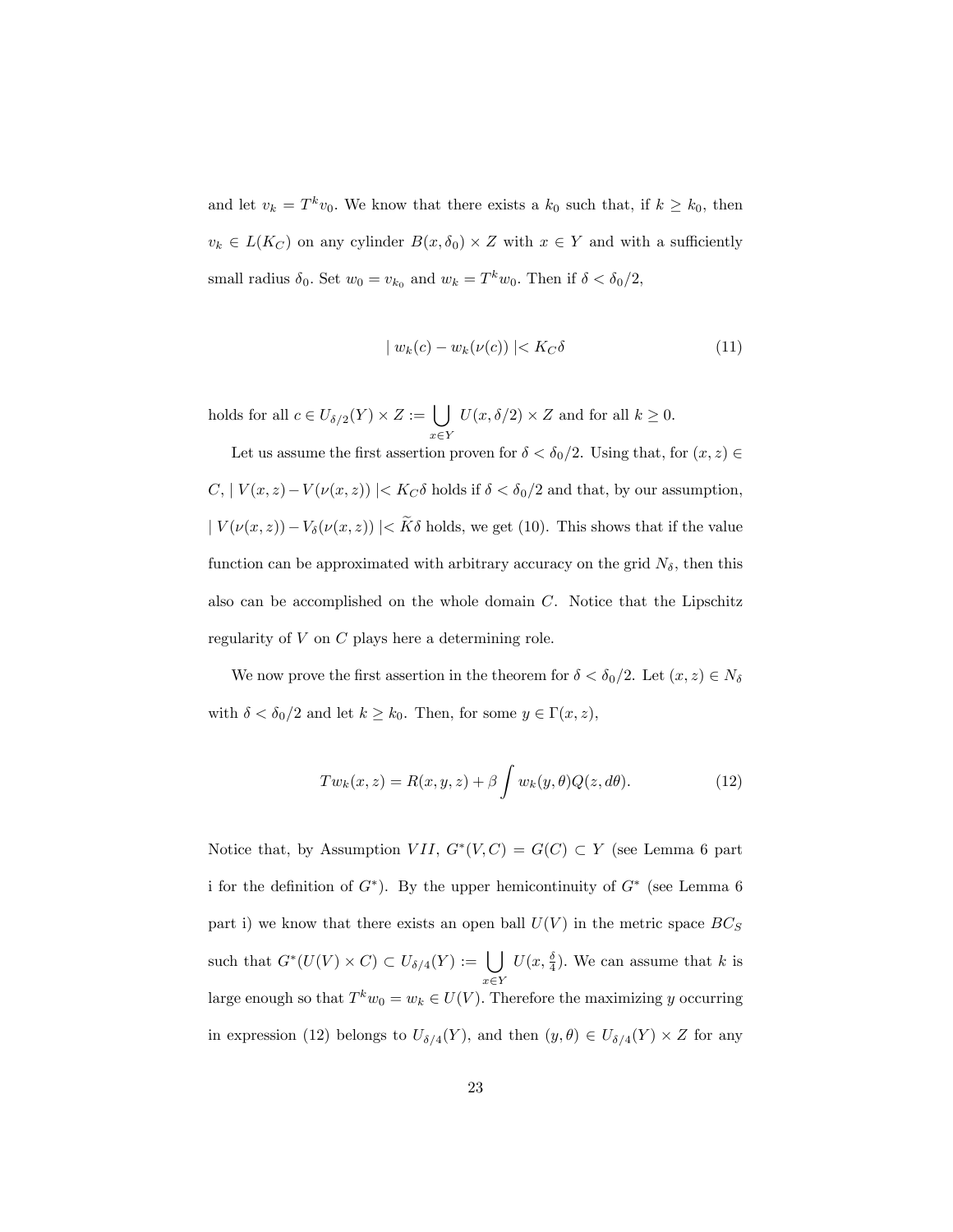$\theta \in Z.$  This, the definitions of  $T$  and  $T_\delta,$  and (11) give

$$
Tw_k(x, z) = R(x, y, z) + \beta \int w_k(y, \theta) Q(z, d\theta)
$$
  
\n
$$
\geq \sup_{y \in \Gamma(x, z)} \{R(x, y, z) + \beta \sum_{t_y(\theta) \in C_y} \widetilde{w}_k(y, \theta) Q(z, t_y(\theta))\} - K_C \delta
$$
  
\n
$$
\geq \sup_{y \in \Gamma_{\delta/4}(x, z)} \{R(x, y, z) + \beta \sum_{t_y(\theta) \in C_y} \widetilde{w}_k(y, \theta) Q(z, t_y(\theta))\} - K_C \delta
$$
  
\n
$$
= T_{\delta}(w_k(x, z)) - K_C \delta.
$$

Take  $y^* \in \Gamma_{\delta/4}(x, z)$  with  $d(y, y^*) < \delta/4$ , so that  $y^* \in U_{\delta/2}(Y)$ . Then

$$
T_{\delta}(w_{k}(x, z)) \geq R(x, y^{*}, z) + \beta \sum_{t_{y^{*}}(\theta) \in C_{y^{*}}} \widetilde{w}_{k}(y^{*}, \theta) Q(z, t_{y^{*}}(\theta))
$$
  
\n
$$
\geq R(x, y^{*}, z) + \beta \int w_{k}(y^{*}, \theta) Q(z, d\theta) - K_{C} \delta
$$
  
\n
$$
\geq R(x, y^{*}, z) + \beta \int w_{k}(y, \theta) Q(z, d\theta) - 2K_{C} \delta
$$
  
\n
$$
\geq R(x, y, z) + \beta \int w_{k}(y, \theta) Q(z, d\theta) - (2K_{C} + K_{R}) \delta
$$
  
\n
$$
= T(w_{k}(x, z)) - (2K_{C} + K_{R}) \delta.
$$

From these inequalities we get

$$
| Tw_k(x,z) - T_{\delta}w_k(x,z)| \le (K_R + 2K_C)\delta,
$$

and for functions  $w \in \{w_k\}_{k\geq0}$  on  $N_\delta,$ 

$$
\parallel Tw-T_{\delta}w\parallel_{\delta} \leq (K_R+2K_C)\delta
$$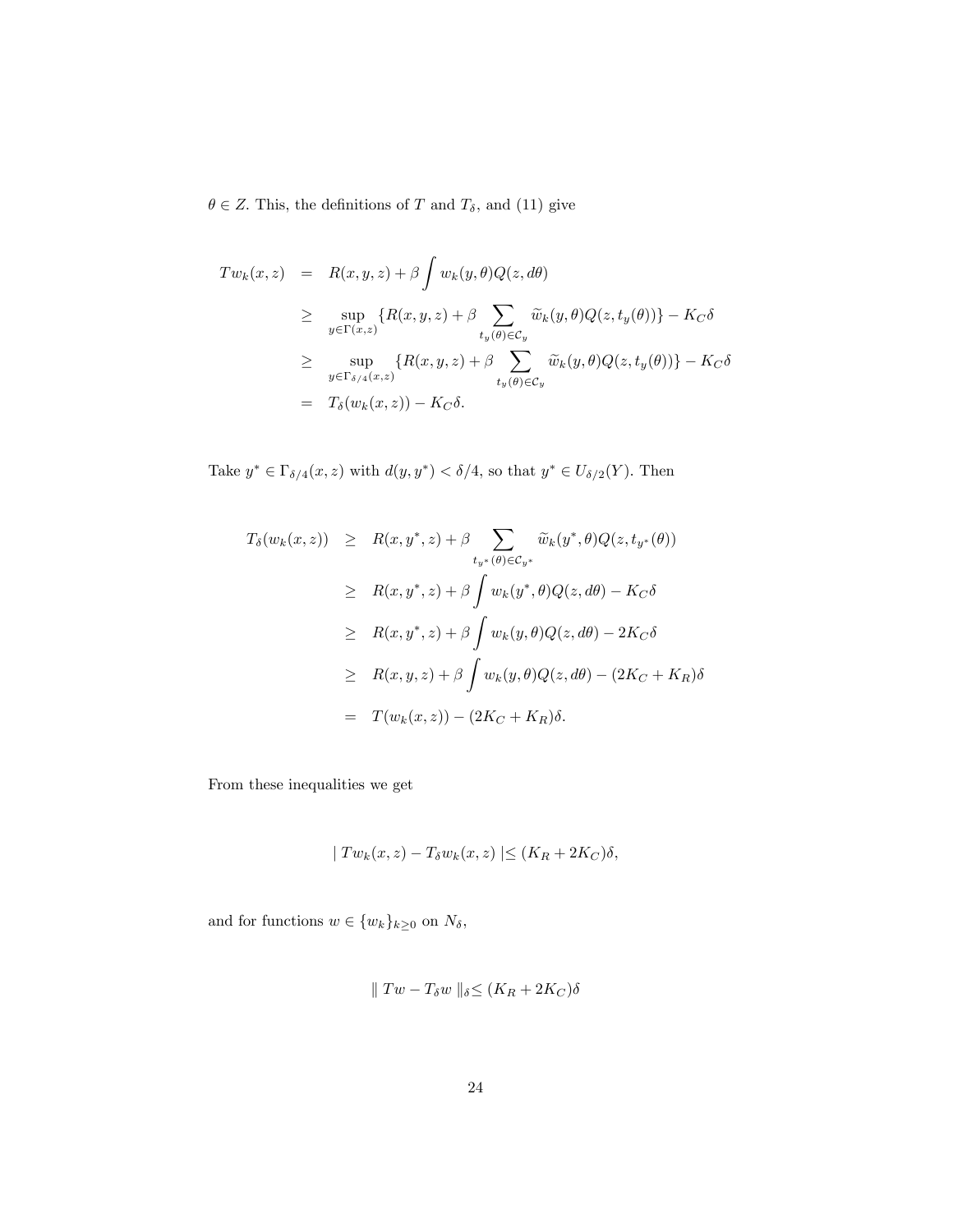(recall that  $\|\cdot\|_{\delta}$  denotes the supremum norm in  $\mathcal{F}_{\delta}).$ 

Therefore we have for  $k>0$ 

$$
\| T_{\delta}^{k} w_{0} - w_{k} \|_{\delta} \le \| T_{\delta} (T_{\delta}^{k-1} w_{0}) - T_{\delta} w_{k-1} \|_{\delta}
$$
\n
$$
+ \| T_{\delta} w_{k-1} - T w_{k-1} \|_{\delta} \le \beta \| T_{\delta}^{k-1} w_{0} - w_{k-1} \|_{\delta} + (K_{R} + 2K_{C})\delta.
$$
\n
$$
(13)
$$

Let  $y_k$  be the solution sequence, with initial condition  $y_0 = 0$ , of the first order difference equation

$$
y_{k+1} = (K_R + 2K_C)\delta + \beta y_k.
$$

Under the convention that  $T_{\delta}^0$  is the identity,  $\|T_{\delta}^0 w_0 - w_0\|_{\delta} = 0 = y_0$ , and if  $\|T_{\delta}^{i} w_{0} - w_{i} \|_{\delta} \leq y_{i}$  holds for all  $i \in \{0, 1, ..., k - 1\}$ , then, by (13)

$$
\| T_{\delta}^{k} w_{0} - w_{k} \|_{\delta} \le (K_{R} + 2K_{C})\delta + \beta \| T_{\delta}^{k-1} w_{0} - w_{k-1} \|_{\delta}
$$
  

$$
\le (K_{R} + 2K_{C})\delta + \beta y_{k-1} = y_{k}.
$$

Therefore,  $0 \leq ||T_{\delta}^k w_0 - w_k||_{\delta} \leq y_k$  holds for all  $k \in \mathbb{N}$ . Since  $0 < \beta < 1$ , the sequence  $y_k$  must converge to the equilibrium value of the difference equation, which is given by

$$
y_e = (1 - \beta)^{-1} (K_R + 2K_C)\delta.
$$

We then may find a  $k_1$  such that  $\mid y_e - y_k \mid < \delta$  for  $k > k_1.$  For such values of  $k$ we have

$$
0 \leq ||T_{\delta}^{k} w_{0} - w_{k}||_{\delta} \leq y_{k} \leq ((1 - \beta)^{-1}(K_{R} + 2K_{C}) + 1)\delta.
$$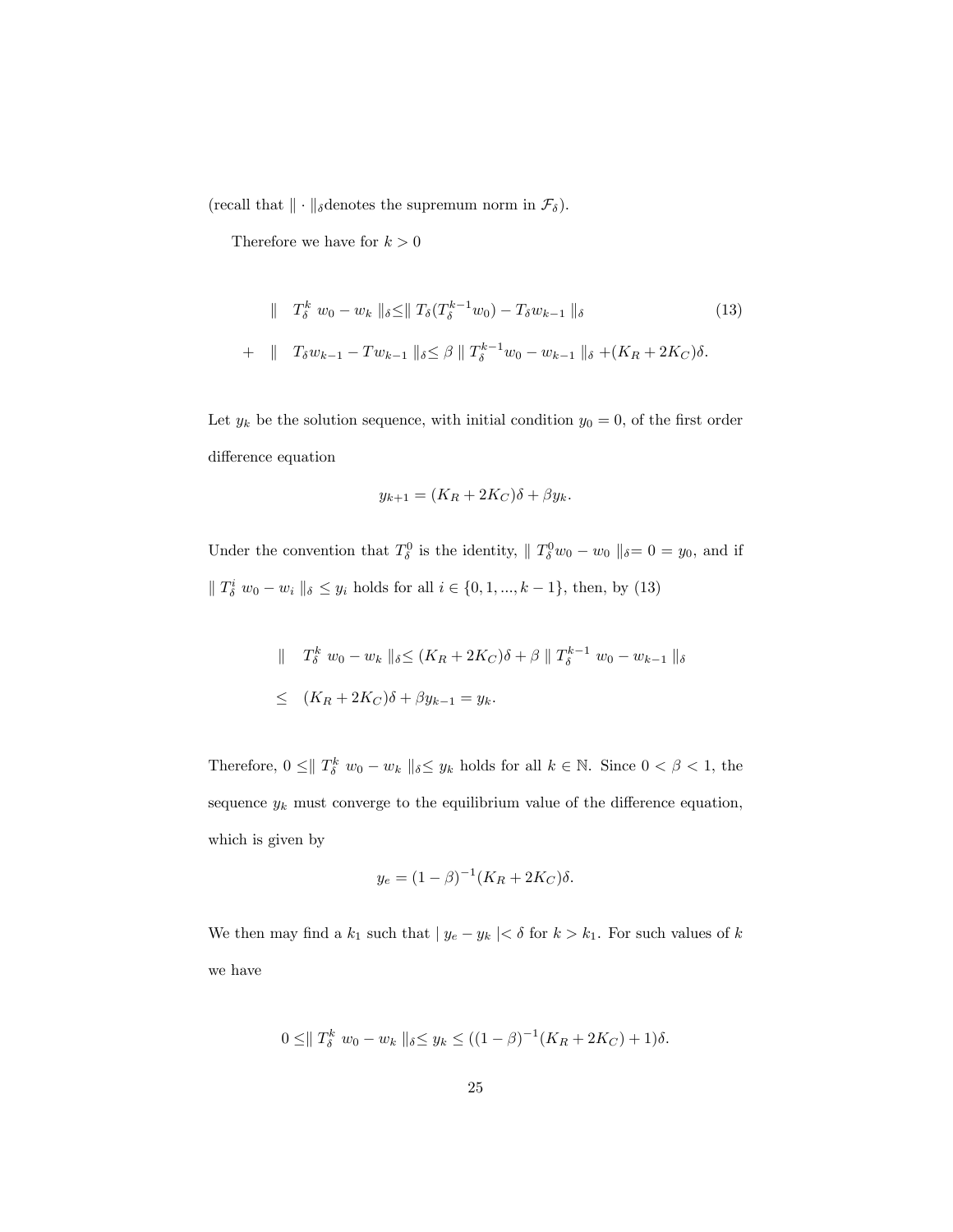We are now ready to prove the theorem. Let  $k_2$  be large enough to ensure that the inequalities

$$
\begin{aligned}\n\parallel & V - w_k \parallel_{\delta} \leq \delta \text{ and} \\
\parallel & V_{\delta} - T_{\delta}^k w_0 \parallel_{\delta} \leq \delta\n\end{aligned}
$$

hold for  $k > k_2$ , where here V is regarded as a function on  $N_\delta$ . If  $k >$  $\max\{k_0,k_1,k_2\}$  we get

$$
\| V - V_{\delta} \|_{\delta} \le \| V - w_{k} \|_{\delta} + \| T_{\delta}^{k} w_{0} - w_{k} \|_{\delta} + \| V_{\delta} - T_{\delta}^{k} w_{0} \|_{\delta}
$$
  

$$
\le ((1 - \beta)^{-1} (K_{R} + 2K_{C}) + 3)\delta = \widetilde{K}\delta.
$$

 $\blacksquare$ 

## 5 Examples

All data in the examples below were generated using a Compaq AlphaServer GS160 6/731 ALPHAWILDFIRE Computer, coded in standard FORTRAN 77.

#### 5.1 Deterministic example

Example 10 Optimal exploitation of renewable resources. The case of a concave growth function and convex returns.

It is assumed that a renewable resource is managed by a sole owner whose objective is to maximize the present value of net revenues derived from the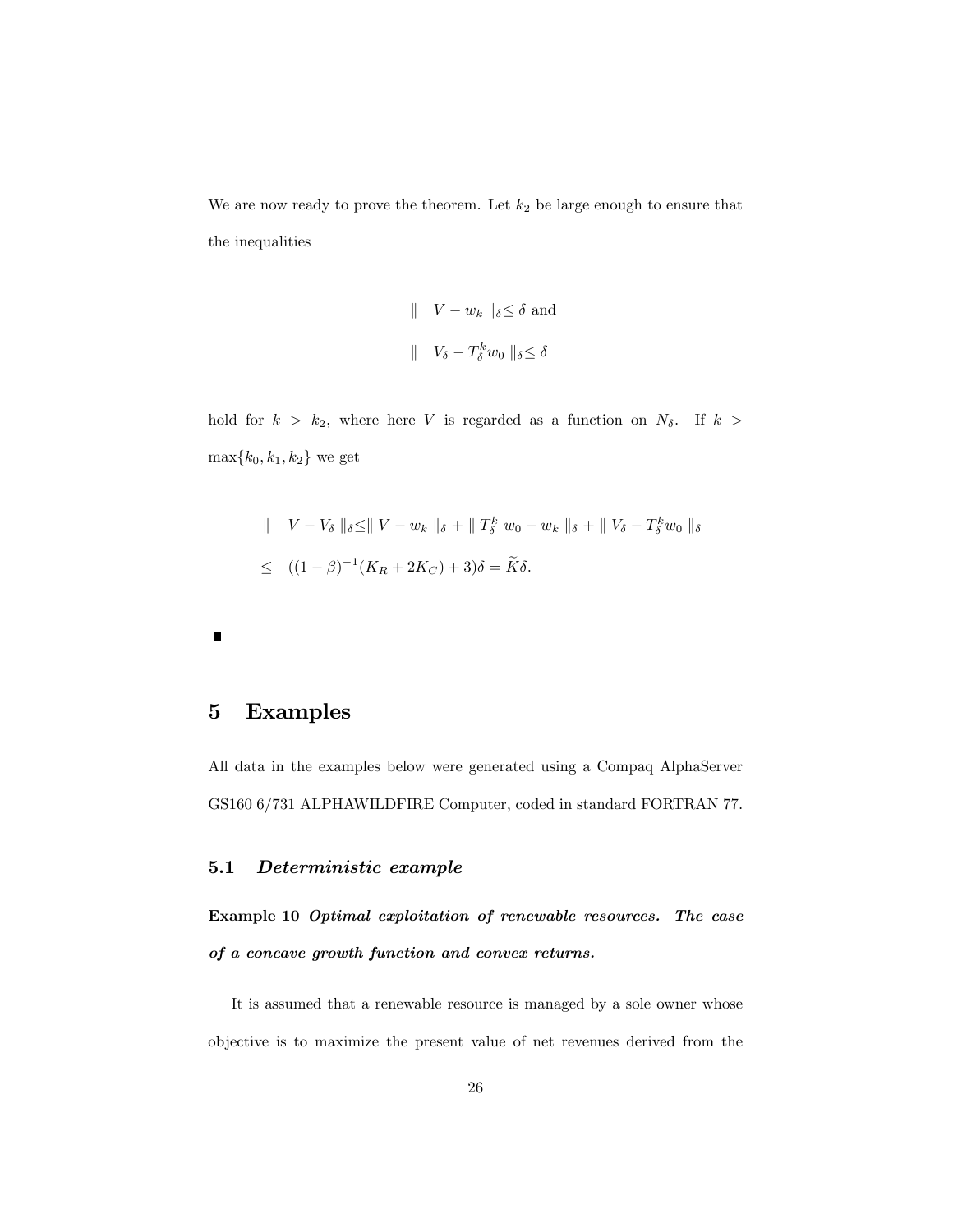exploitation of the resource

$$
\max_{\{x_{t+1}\}_{t=0}^{\infty}} \left\{ \sum_{t=0}^{\infty} \beta^t R(f(x_t) - x_{t+1}) : 0 \le x_{t+1} \le f(x_t), \ t = 0, 1, 2... \right\}, \tag{14}
$$

where  $\beta \in (0,1)$  is a discount factor;  $x_t$  is the total biomass at the beginning of period t;  $R(h_t)$  is the net revenue function of the sole owner of the resource, where  $h_t = f(x_t) - x_{t+1}$  is the harvest in period t; and  $f(x_t)$  is the growth function of the biomass in period  $t$ .

The Bellman equation associated to (14) is in this case

$$
V(x) = \max_{0 \le y \le f(x)} \{ R(f(x) - y) + \beta V(y) \}.
$$
 (15)

As pointed out in Section 1, the presence of increasing marginal returns in the harvest functions of some schooling species gives rise to nonconcave net revenue functions. We have analyzed the case of the North Sea herring fishery taking into account the presence of increasing marginal returns estimated in the literature  $(Bjørndal and Conrad [2])$ . North Sea herring is a schooling species. This species is interesting from an economic and biological point of view (Bjørndal and Conrad [2]).

In order to solve the problem (14), we use parameters based on economic and biological data for the period 1981-2001 (see Nøstbakken and Bjørndal [16] for details on the parameter estimation). For these parameters, the growth function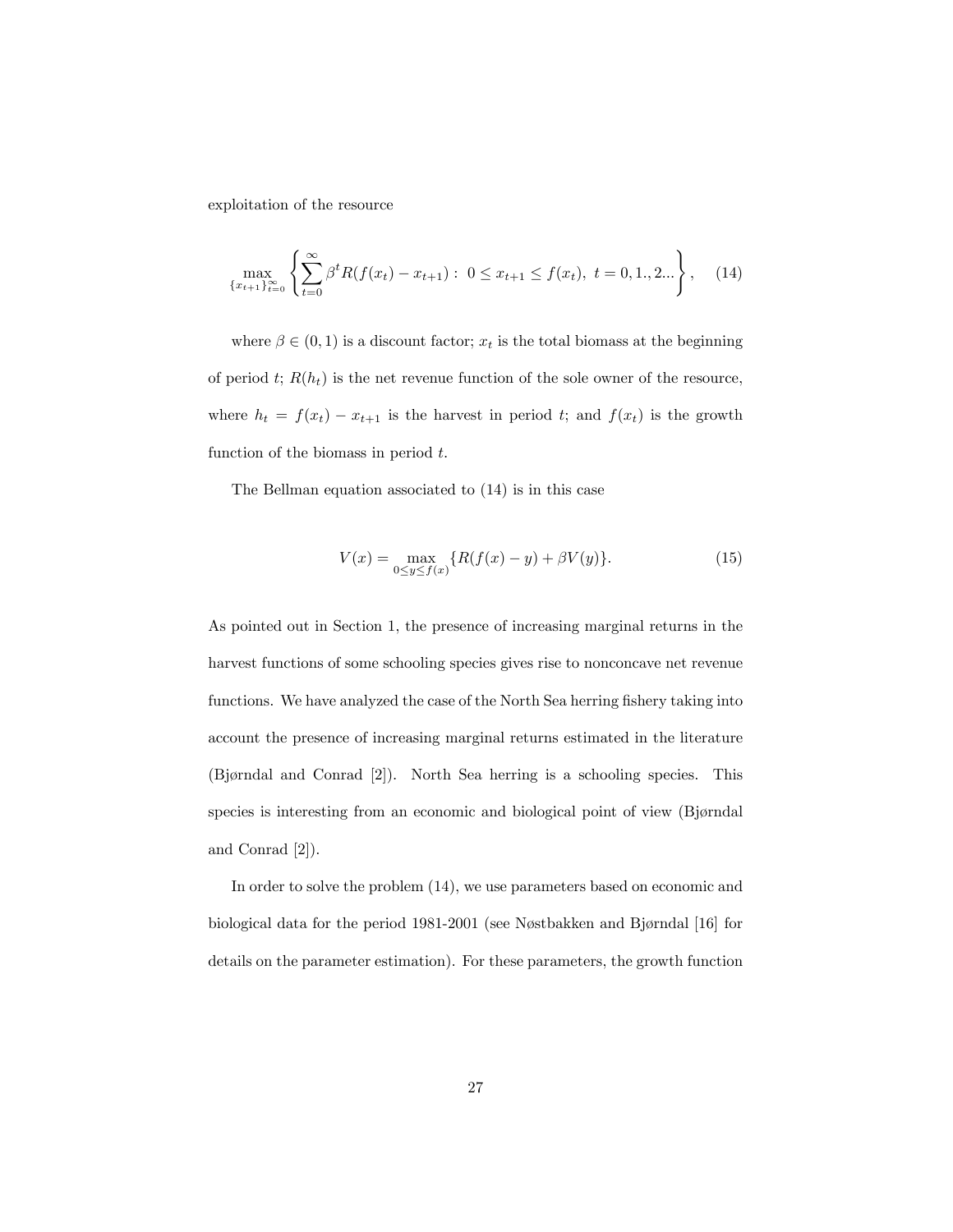$f(x_t)$  and the net revenue function  $R(h_t)$  are given by the following equations:

$$
f(x_t) = x_t + 0.53x_t(1 - x_t),
$$
\n(16)

$$
R(h_t) = 6.94h_t - 2.544(h_t)^{0.709}.
$$
\n(17)

In renewable resources economics it is commonly assumed that the resource is managed by a sole owner whose objective is to maximize the present value of net revenues which is assumed to be concave due to the presence of decreasing marginal returns. This problem can be solved through the standard techniques of discounted dynamic programming theory. The convergence of the optimal paths to an optimal steady state equilibrium is guaranteed for high discount factor levels. When such an equilibrium is attained, the sole owner achieves a stable stock level with a harvest flow sustained ad infinitum. However, due to the presence of increasing marginal returns in the fishery under consideration here, the net revenue function (17) is convex in the harvest, so the standard assumptions of discounted dynamic programming fail in this setting. However, we can apply our algorithm to solve the Bellman equation (15) with net revenue function  $(17)$ .

In figs. 1 and 2 we show the value function solution of  $(15)$  and the associated optimal policy correspondence respectively. In Ög. 2 the optimal policy dynamics is also plotted. Figure 2 reveals that the complex discontinuous optimal policy dynamics has one strongly attractive period-five cycle traced for  $t = 2001$  from the initial stock level  $x_0 = 0.68$ . Thus, in contrast to the standard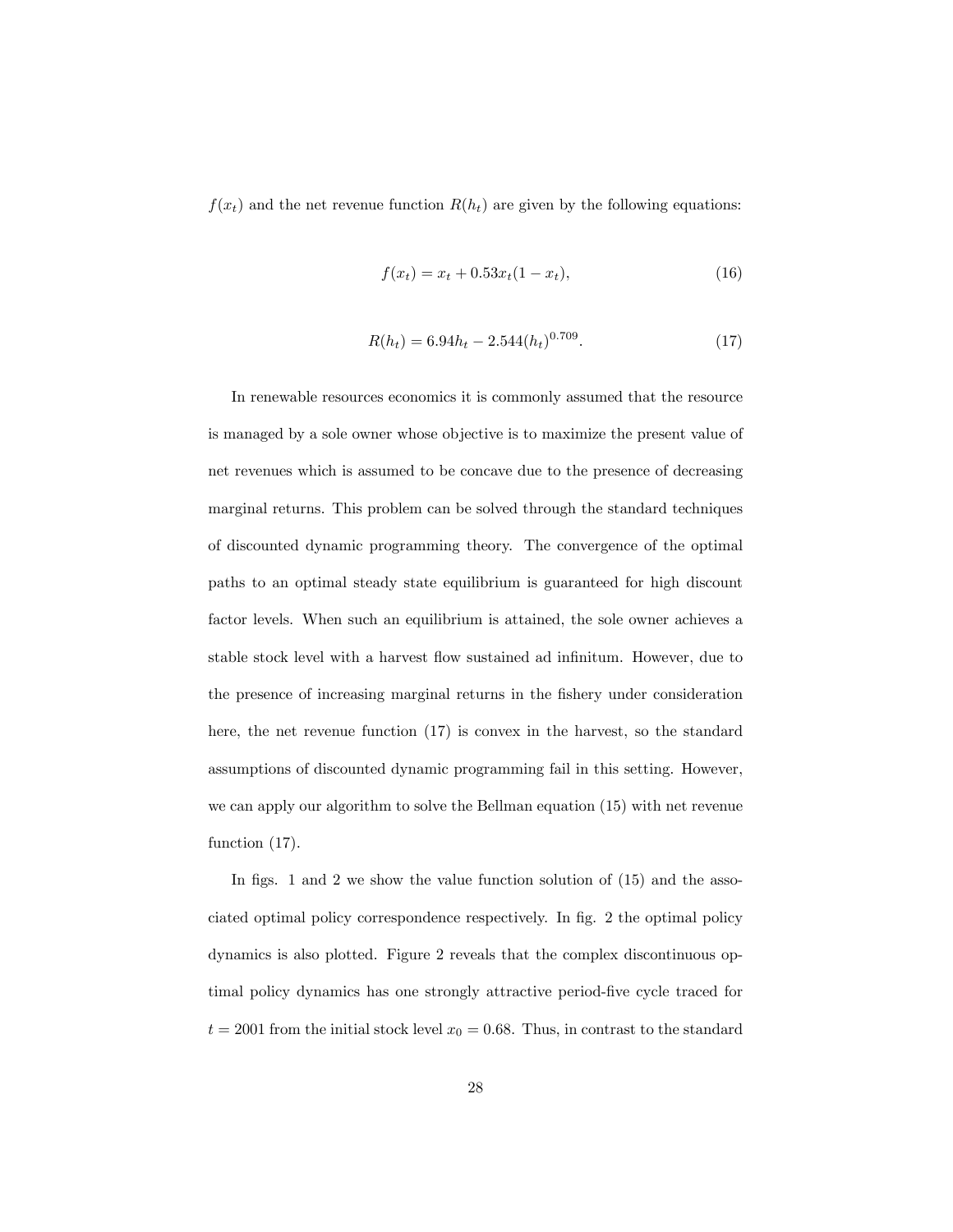theory, there is not an optimal steady state equilibrium. Rather, the optimal policy dynamics is cyclic. We obtain similar results for high discount factor levels. Therefore, the presence of increasing marginal returns in this fishery leads to conclusions dramatically different from those of the standard theory.

We can also observe in figure 2 that after a big harvest in the first period there are four periods of null harvest (free growth of the resource) due to the fact that the optimal policy correspondence coincides with the growth function of the resource at low stock levels  $x \in [0, \bar{x}]$ , with  $\bar{x} \approx 0.453$ . As a consequence, in this case the optimal policy turns out to be noninterior, while for  $x > \bar{x}$ , there is a positive harvest for these resource levels. The set  $O_0$  in Theorem 8 where all optimal choices are interior is in this case the open interval  $(\bar{x}, 1]$ . Therefore the optimal solutions are eventually interior.

#### 5.2 A stochastic example

## Example 11 : Optimal exploitation of renewable resources with random shocks

We analyze here Example 10 in a stochastic setting. Randomness enters the problem through a multiplicative random shock which modifies the law of growth  $f$ , reflecting, for instance, the action of a natural predator on the resource. The intensity  $z_t$  of the multiplicative shock at period t is described by an i.i.d. stochastic process  $\{z_n\}$  where  $z_n = 0, 5 + 0, 5z'_n$  with  $z'_n$  distributed as a  $\beta(0.5, 0.5)$ . Such distribution is plausible, for instance, for a logistic law of growth of predators, since it is well known that logistic dynamics generates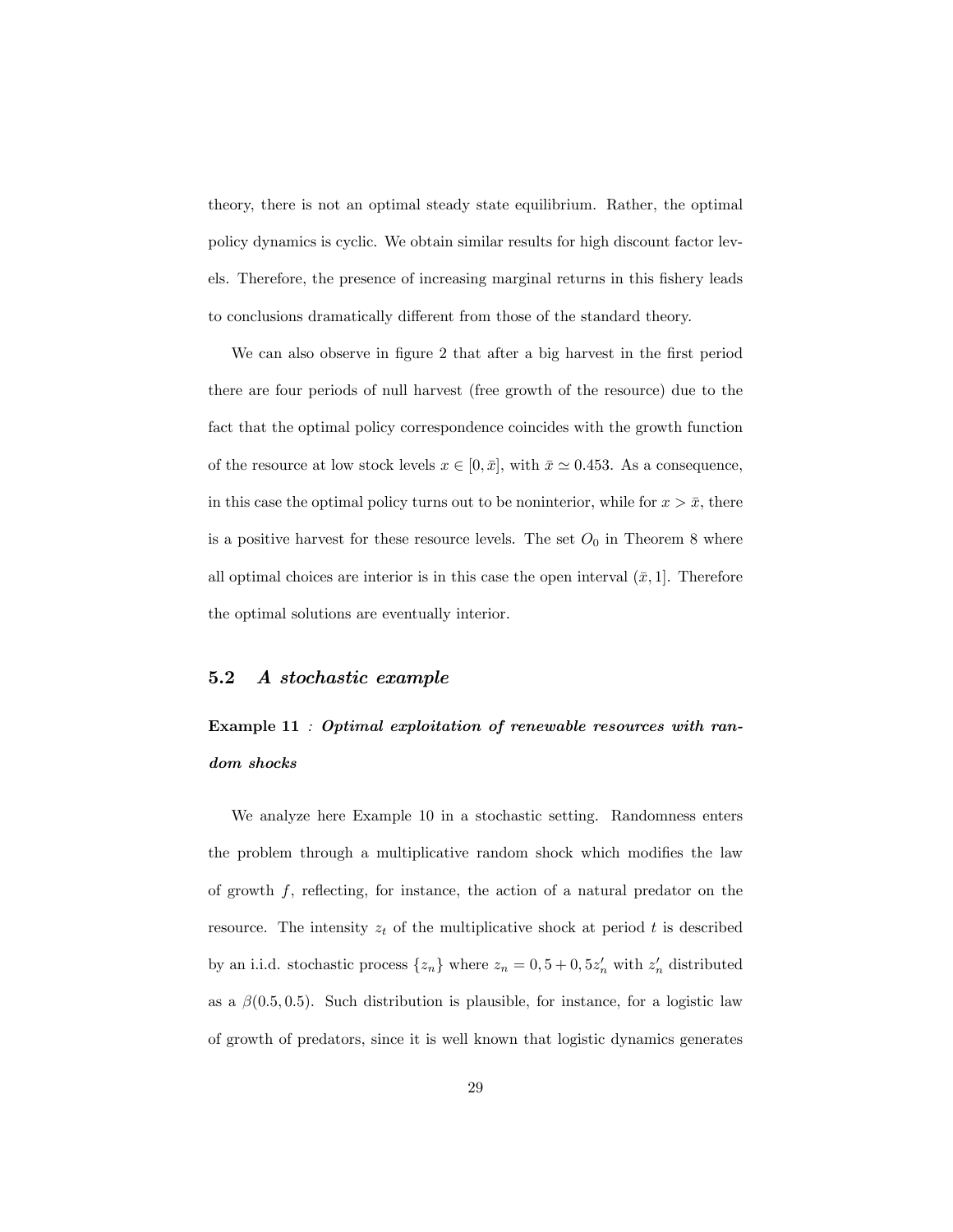an invariant and asymptotically stable measure with such a distribution (see [1], Chapter 2). The output at period t corresponding to a resource level x is given by  $z_t f(x)$  so that the efficiency of the predation ranges from 0% to 50% destruction of the resource. The Bellman equation is written now

$$
V(x, z) = \max_{0 \le y \le z} f(x) \{ R(zf(x) - y) + \beta \int_Z V(y, \theta) d\mu(\theta) \},
$$

in which  $Z = [0.5, 1]$  is the support of the probability distribution  $\mu$  of  $z_n$ . Figure 3 shows the value function of the problem for a discount factor  $\beta =$ 0:95. In order to obtain a numerical simulation of the optimal policy dynamics we generate 50 random shocks from a  $\beta(0.5, 0.5)$ . The numerical analysis of 500 simulations reveals that the resource is preserved at low stock levels. In particular, the interval that includes 95% of the resource stock observations is  $(0, 0.261]$ . Further numerical experiments reveal that the resource becomes extinct for discount factor levels  $\beta \in [0.83, 0.94]$ . Therefore, in contrast to the standard theory, the presence of nonconcavities in the return function combined with the uncertainty on the growth function of the resource gives rise to the extinction of the resource even for high discount factor levels. Notice that this experiment is in concordance with the empirical evidence on the North Sea herring fishery, which underwent a moratorium in 1977 and careful regulation since 1977, facts that cannot be explained by the standard theory of dynamic programming. However, the aim of this example is not to give a rigorous analysis of the optimal exploitation of this species but to show the analytical capacity of the numerical algorithm. Research in the first direction is in progress.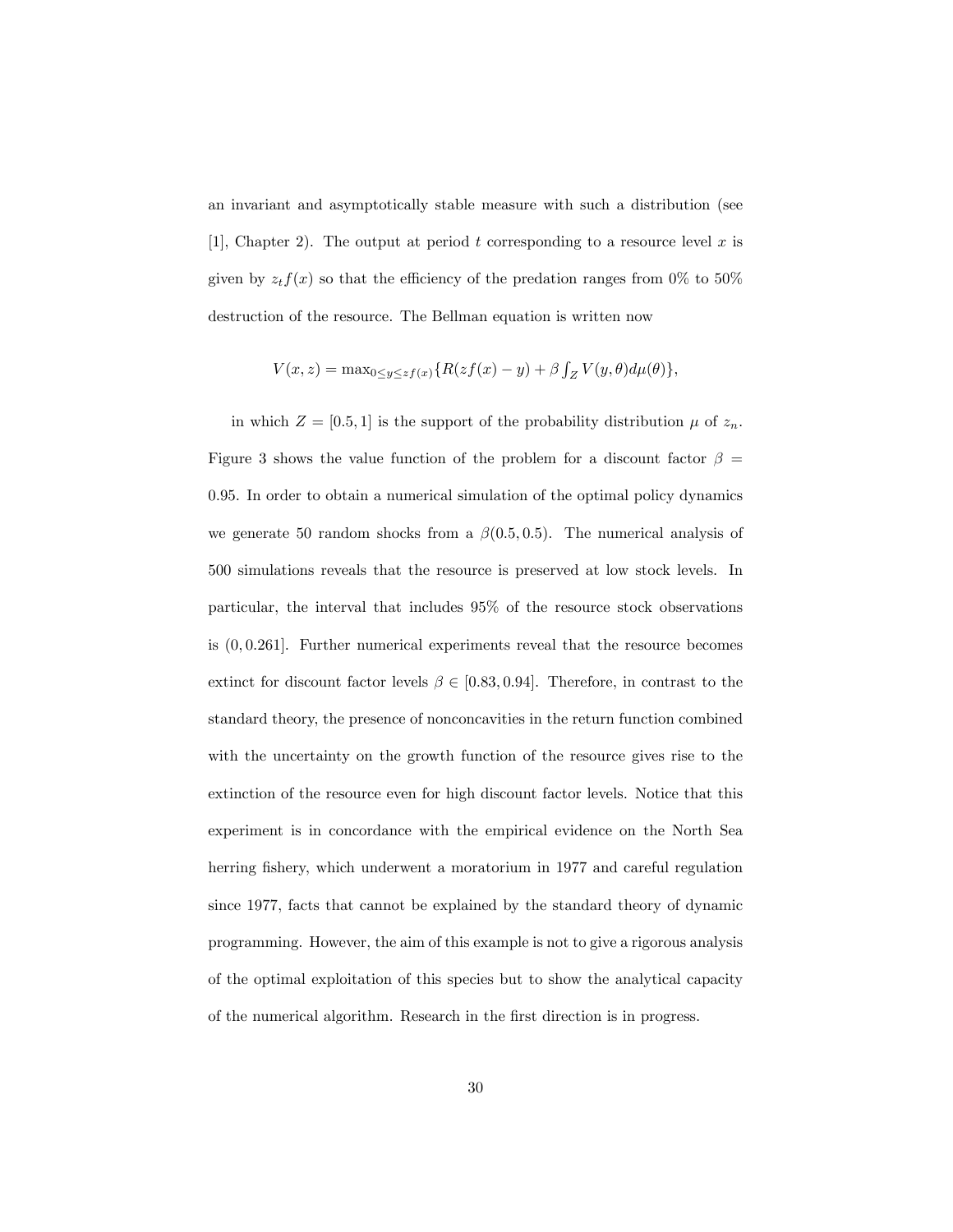## 6 Concluding remarks

In this paper we have completed an alternative theoretical framework which allows us to analyze problems of stochastic dynamic programming with discount in the presence of nonconcavities in the data of the problem. The mathematical complexity inherent in the proofs is compensated by the wide applicability of the results and by the amenability to numerical analysis of the algorithm derived from this theory. This algorithm allows us to analyze numerically problems of optimal exploitation of renewable resources in danger of collapse which are intractable in the standard framework. This algorithm also allow us to explore properties of the optimal policy correspondence related with nonconcavities of the data of the problem, such as countably many points of discontinuity and non-uniqueness following a systematic pattern; discontinuities in the form of jumps upwards in the marginal value function, synchronized with the discontinuities of the optimal policy correspondence; asymptotic cyclic behavior of the optimal paths; existence of a threshold level beyond which there are harvests; and existence of a threshold level below which the resource stock is in danger of collapse even without harvesting. Notice that each of these phenomena is an object of study itself that is potentially analyzable taking the results of this paper as a starting point, and using the available tools of nonsmooth analysis.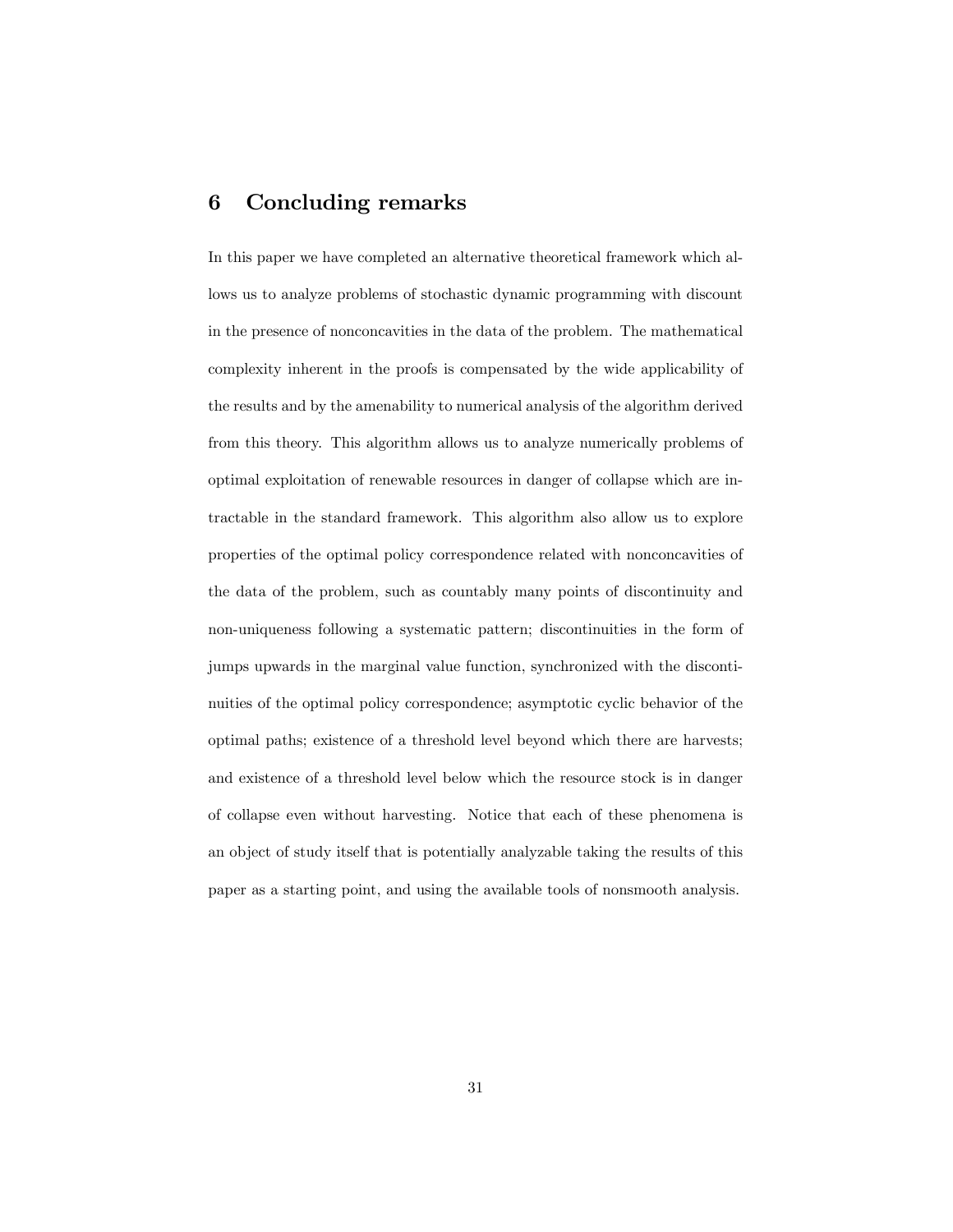## References

- [1] C. Beck, F. Schögl, Thermodynamics of chaotic systems, Cambridge University Press, Cambridge, 1993.
- [2] T. Bjørndal, J.M. Conrad, The dynamics of an open access fishery, Can. J. Econ. 20 (1987) 74-85.
- [3] G. Choquet, Cours d'Analyse, Tome II, Topologie, Mason et C<sup>ie</sup> Editeurs, Paris, 1969.
- [4] C.W. Clark, Economically optimal policies for the utilization of biologically renewable resources, Math. Biosci. 12 (1971) 245-260.
- [5] C.W. Clark, Mathematical bioeconomics: The optimal management of renewable resources, Wiley, New York, 1990.
- [6] H. Dawid, M. Kopel, On the economically optimal exploitation of a renewable resource: the case of a convex environment and a convex return function, Journal of Economic Theory 76 (1997) 272-297.
- [7] H. Dawid, M. Kopel, On optimal cycles in dynamic programming models with convex return function, Economic Theory 13 (1999) 309-327.
- [8] W.D. Dechert, K. Nishimura, A complete characterization of optimal growth paths in an aggregated model with a non-concave production function, Journal of Economic Theory 31 (1983) 332-354.
- [9] R.M. Dudley, Probabilities and metrics, Lecture Notes Series 45, Aarhus Universitet, 1976.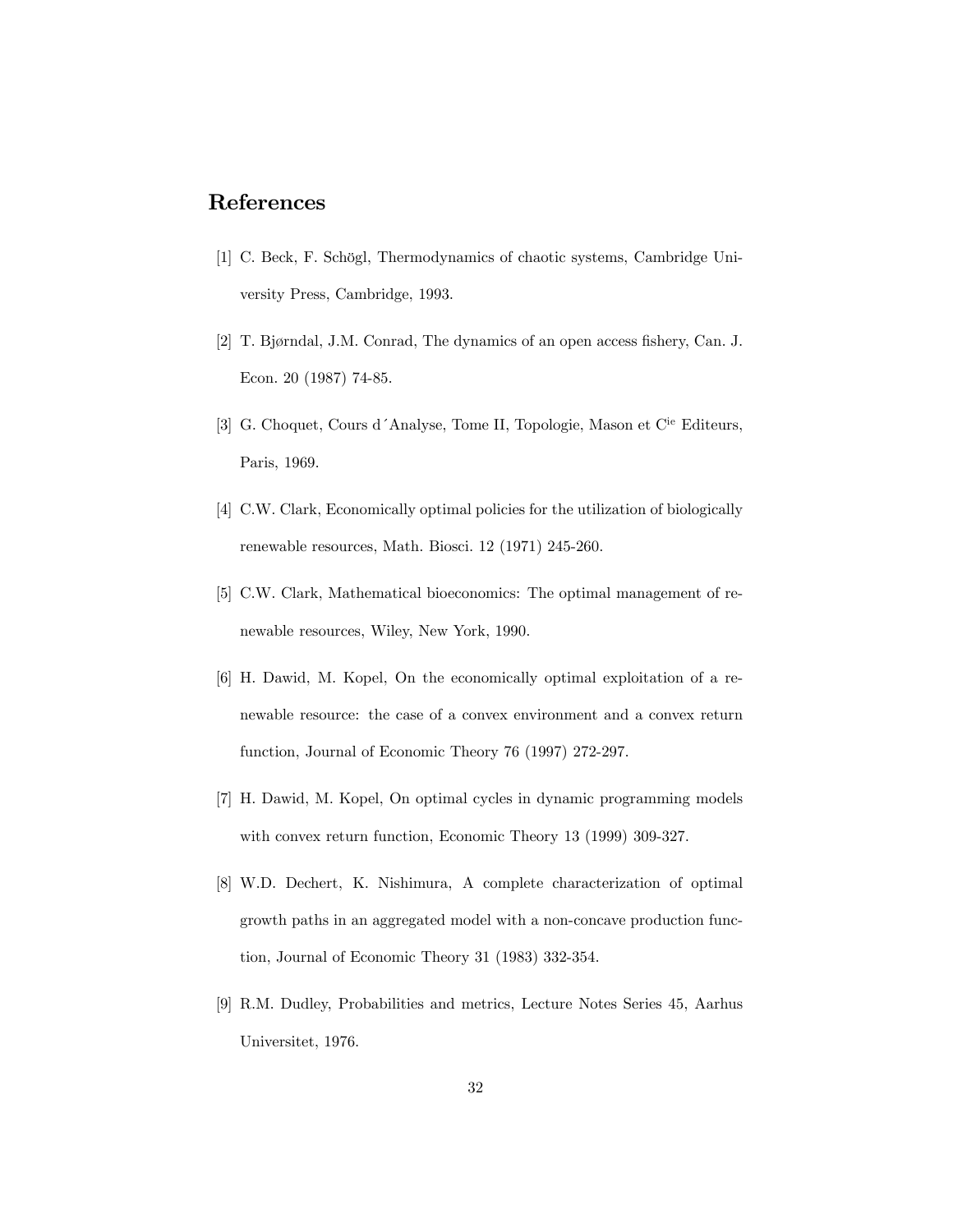- [10] R. Hannesson, Fishery dynamics: a North Atlantic cod fishery, Can. J. Econ. 8 (1975) 151-173.
- [11] W. Hildenbrand, Core and equilibria in a large economy, Princeton University Press, Princeton, 1974.
- [12] C. Le Van, R.-A. Dana, Dynamic Programming in Economics, Kluwer Academic Publishers, Netherlands, 2003.
- [13] L. Ljungqvist, T.J. Sargent, Recursive Macroeconomic Theory, MIT press, 2004.
- [14] M. Majumdar, T. Mitra, On optimal exploitation of a renewable resource in a nonconvex environment and the minimum safe standard of conservation, Working paper No. 223, Cornell University, 1980.
- [15] J.M. Maroto, M. Moran, Lipschitz continuous dynamic programming with discount, Nonlinear Analysis 62 (2005) 877 -894.
- [16] L. Nøstbakken, T. Bjørndal, Supply functions for North Sea herring, Marine Resource Econ. 18 (2003) 345-361.
- [17] L.J. Olson, S. Roy, Dynamic Efficiency of Conservation of Renewable Resources under Uncertainty, Journal of Economic Theory 95 (2000) 186-214.
- [18] B.L. Partridge, The structure and function of fish schools, Scientific American 246 (1982) 90-99.
- [19] N.L. Stokey, R. Lucas, E. Prescott, Recursive methods in economic dynamics, Harvard University Press, Cambridge, 1989.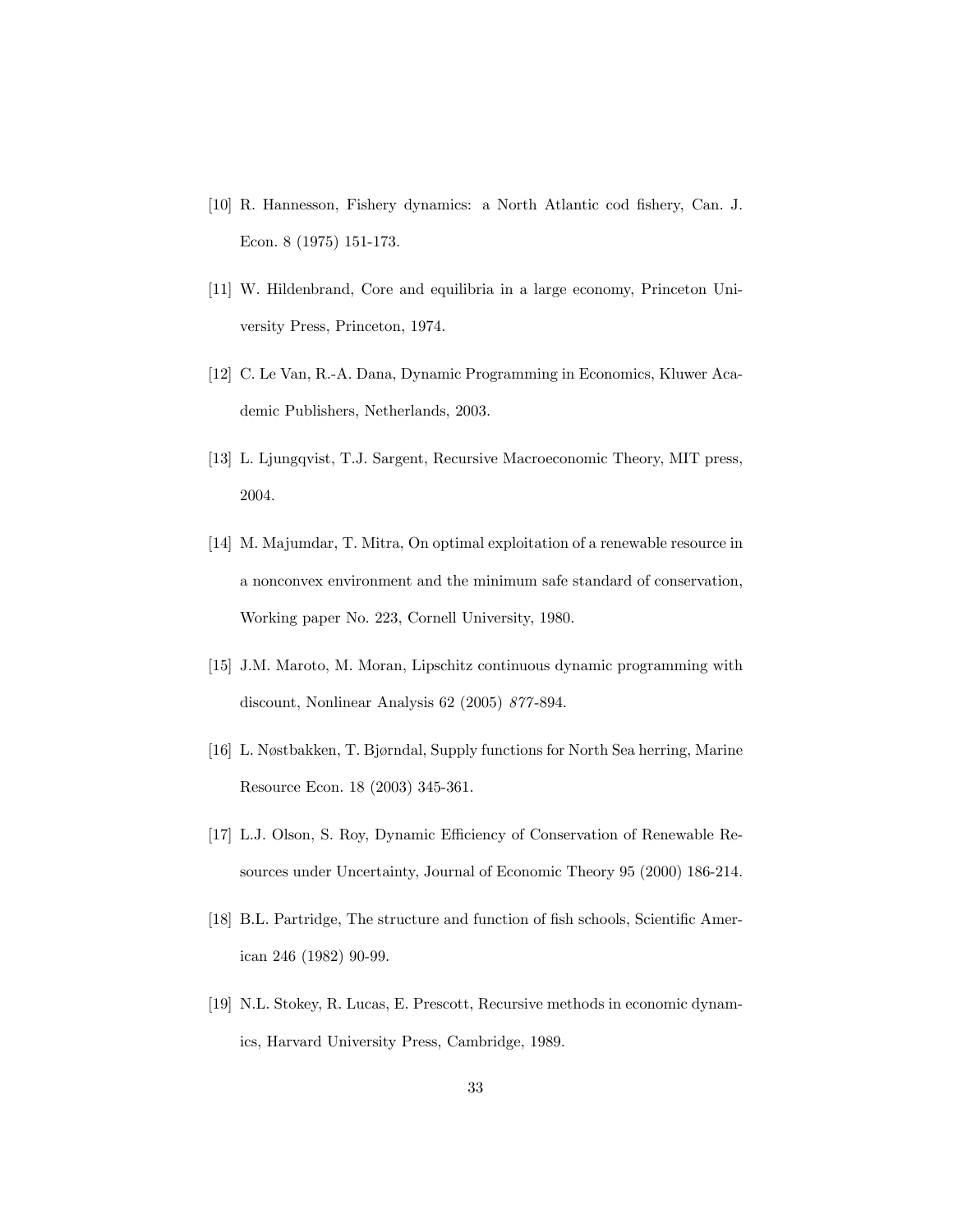#### Notes

1.- It is sufficient to observe that  $D_H((x, Z), (y, Z)) = d(x, y)$ , where  $D_H$  is the Hausdorff metric

2.- The integral term  $\beta \int v(y,\theta)Q(z, d\theta)$  of Bellman operator forces to use the Lipschitz condition of v in each point of the form  $(y, \theta)$  for all  $\theta \in Z$ . This motivates the definition of the sets  $O_k$ .

3.-  $\overline{G^*}(v, x) = G_v(x, Z) = G_v \circ \overline{Z}(x)$ , and the upper hemi-continuity of  $G_v$ and  $\overline{Z}$  give that of  $\overline{G^*}$ .

4.- The mapping  $t_y : Z \to Z$  may be thought as  $t_y(\theta) = pr(\nu^{-1}(y, \theta) \cap (y \times Z),$ where pr is the projection of the fibre  $y \times Z$  on Z, given by  $pr(y, z) = z$ . Since v is a Borel measurable mapping,  $\nu^{-1}(y,\theta)$  is a Borel set, and so it is  $\nu^{-1}(y,\theta) \cap (y \times Z)$ . Lastly, using that pr is a homeomorphism between the metric spaces  $y \times Z$  and Z, we see that  $t_y(\theta)$  is a Borel set.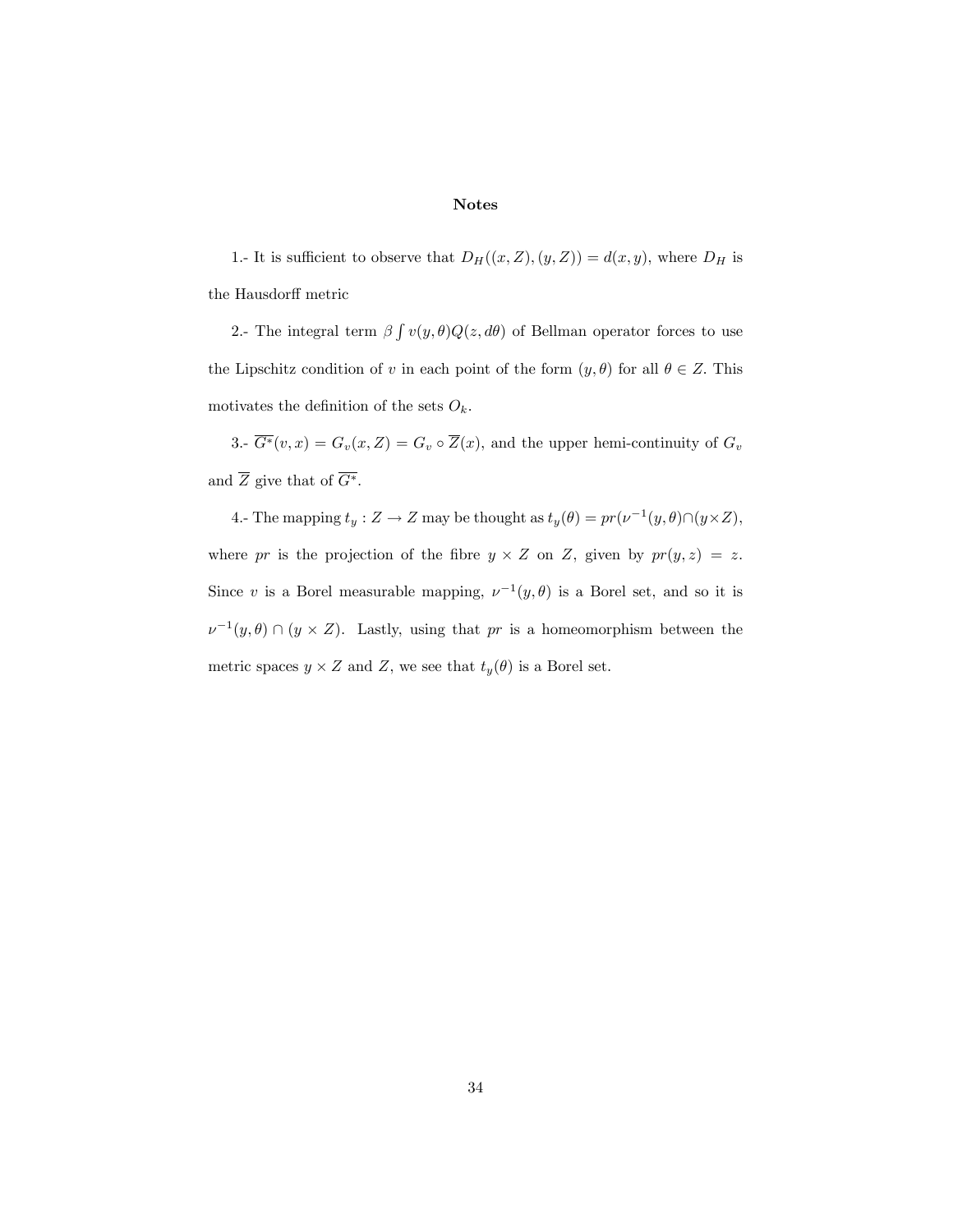## Captions

Figure 1. Value function in Example 10 for a discount factor  $\beta = 0.83$ .

Figure 2. Optimal policy correspondence and optimal dynamics in Example 10 for a discount factor  $\beta = 0.83$ . Observe the optimal plan, convergent to the atractive period-five cycle traced from the initial state  $x_0 = 0.68$ .

Figure 3. Value function  $V(x, z)$  in Example 11 for a discount factor  $\beta = 0.95$ with a multiplicative shock  $z_t$  described by a stochastic i.i.d. process  $\{z_n\}$  where  $z_n = 0, 5 + 0, 5z'_n$  with  $z'_n$  distributed as a  $\beta(0.5, 0.5)$ .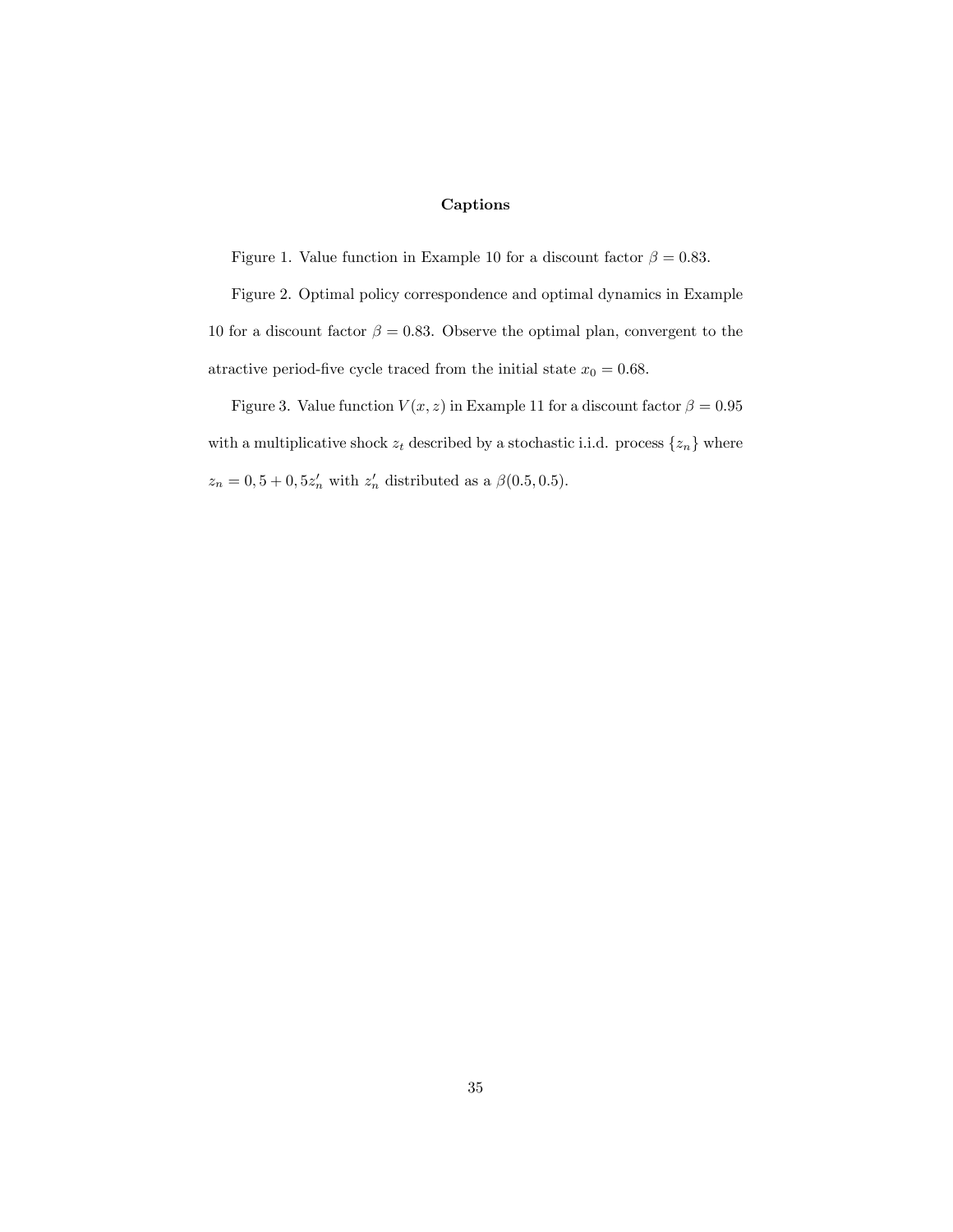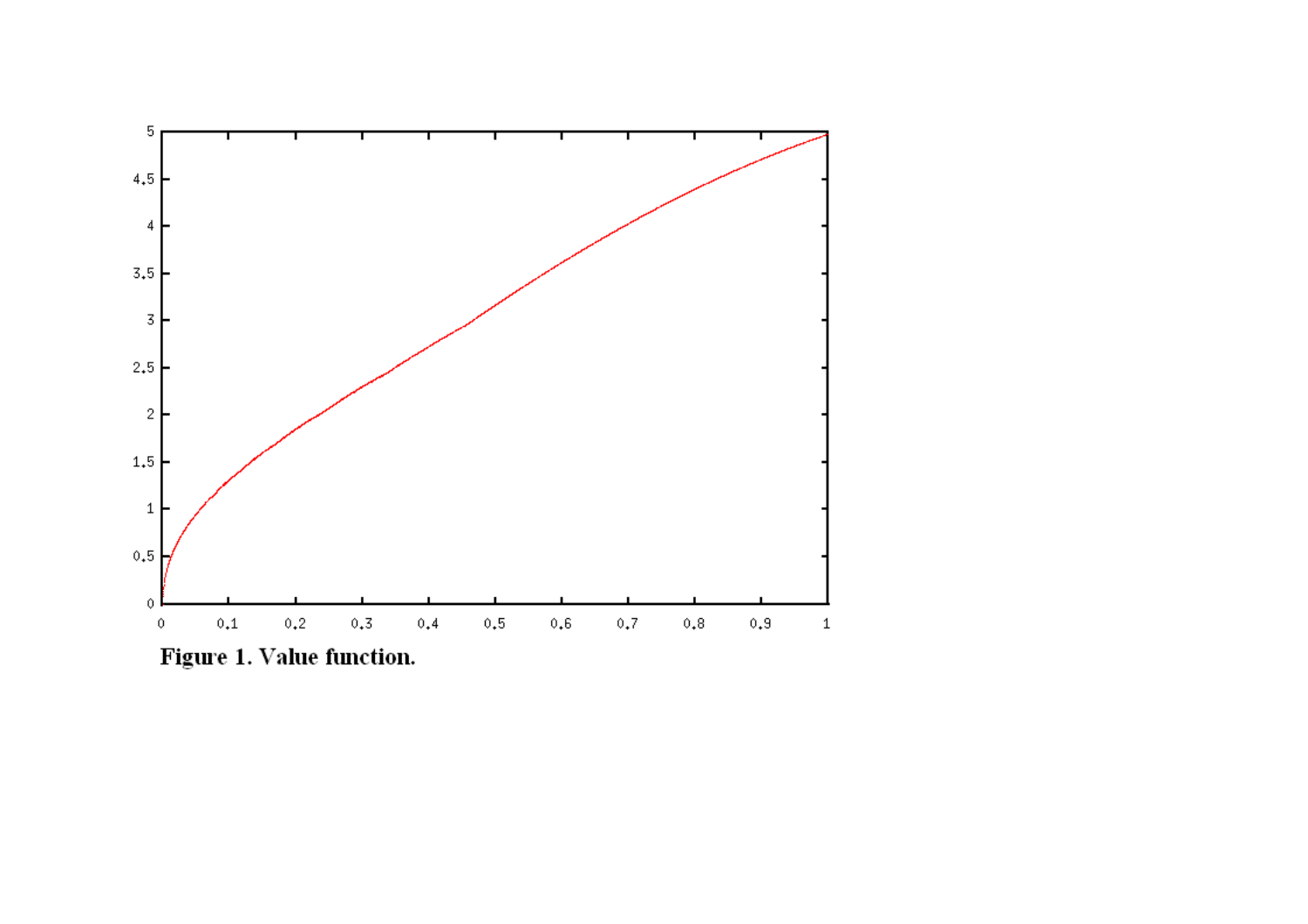

Figure 2. Optimal policy correspondence and optimal dynamics.